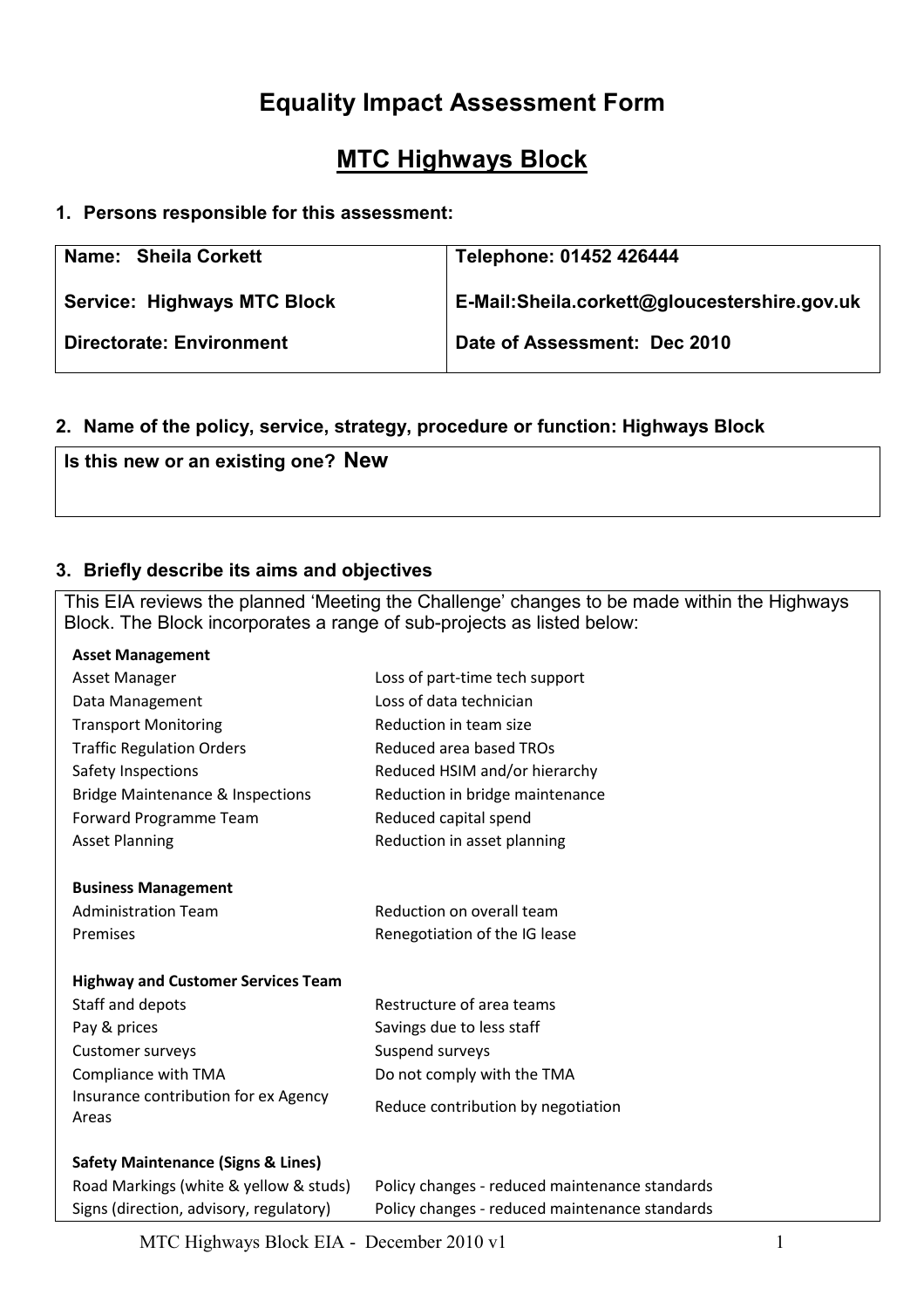Marker posts and bollards Policy changes - reduced maintenance standards Pedestrian barriers **Policy changes** - reduced maintenance standards Safety fencing (crash barriers) Policy changes - reduced maintenance standards

#### Environmental Maintenance

Grass cutting (including amenity) Policy changes - reduced maintenance standards Tree maintenance Tree maintenance and the Policy changes - reduced maintenance standards Verge maintenance/clearance Policy changes - reduced maintenance standards Weed control **Policy changes** - reduced maintenance standards Agency agreements **Reduced contribution to agencies** 

#### Routine Maintenance

Safety defects (footway & carriageway) Reduced inspection policy resulting in less defects

Emergency response Reduction in publically reported defects OOH

# Drainage Maintenance

Contribution to DCs Reduced revenue contribution Sweeping (reactive) and respond to emergencies only

#### Winter Maintenance

#### Street Lighting

#### Road Safety **Staff** Income generation

Network & Traffic Management Traffic Signals Street Works

Flooding

PROW

Drainage repairs and replacement No repairer/replaced unless unsafe Gully cleansing examples a reduced maintenance standards of the Policy changes - reduced maintenance standards Drainage jetting examples a policy changes - reduced maintenance standards Grip and ditch cleaning example and Policy changes - reduced maintenance standards

Primary routes **Cut routes** Cut routes by up to 25% Secondary routes Secondary routes Stop salting secondary route network Salt bins Do not replenish salt bins, promote self help

Staff Restructure of the team and GH Energy costs Reduce through extension of dimming, part night etc Reactive maintenance **Policy changes** - reduced maintenance standards Cyclical maintenance example and a reduced maintenance standards reduced maintenance standards Community safety example and the Stop all community safety work

Review of strategy and structure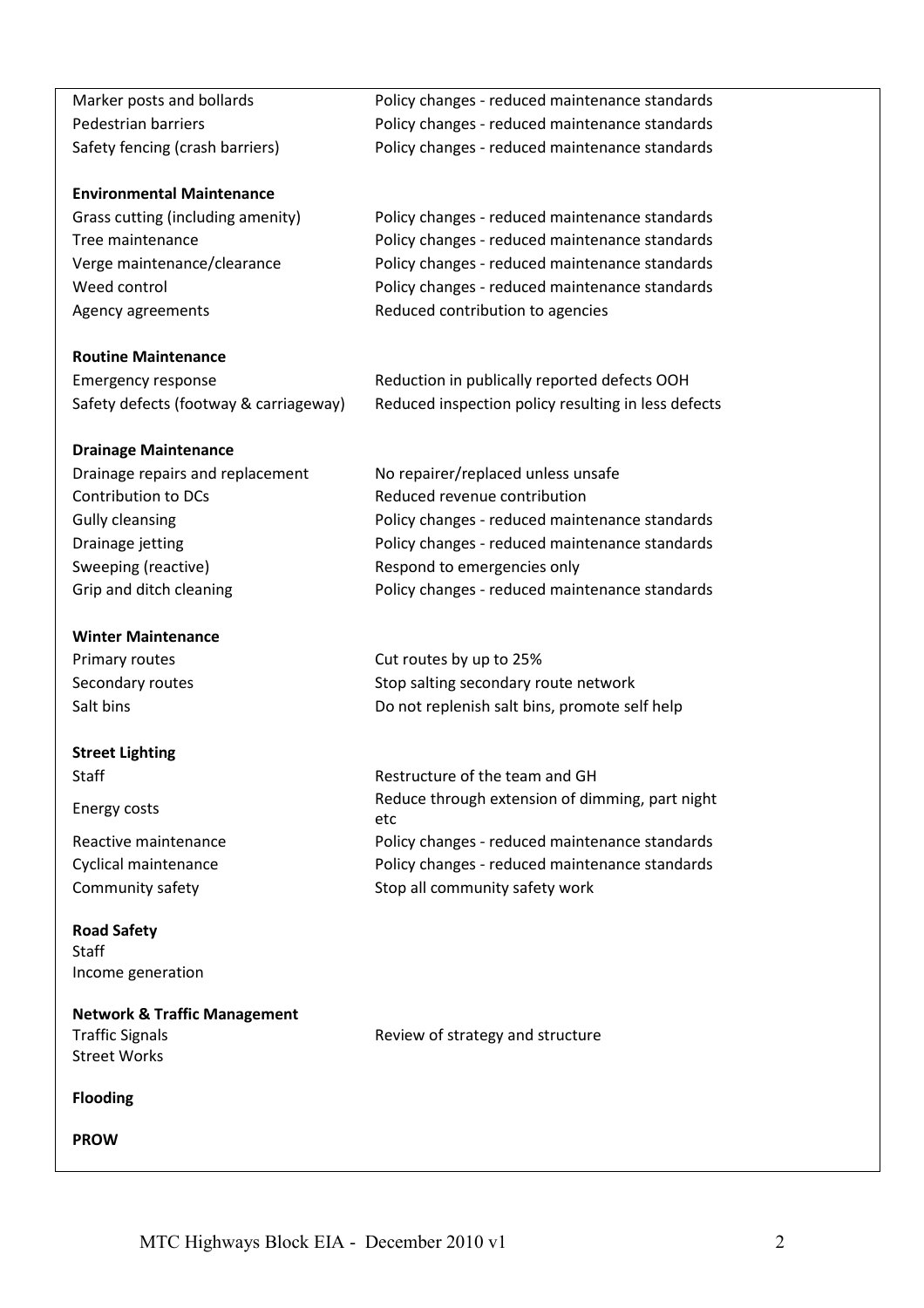#### 4. Who is intended to benefit from it and in what way?

The Highways Block has been set up to deliver the meeting the challenge savings necessary over the next 4 years, and to provide a consistent, joined up approach that aligns with the corporate approach.

#### 5. What outcomes are expected?

The outcomes will be the delivery of the required savings, and changes to the form and function of the service areas within the Highways Block.

#### 6. Have you consulted on this policy, service, strategy, procedure or function?

Yes

#### Details of consultation and outcome

Consultation is ongoing and is led from the top by the Chief Executive and Leader of the Council. Other consultation is taking place locally with staff and Members as appropriate.

#### 7. What evidence has been used for this assessment: eg Research, previous consultations, MAIDEN?

This EIA focuses on reductions in the form & function of service areas within the Highways Block. A range of sub-projects within the Block require more detailed EIA work and this will progress over the 4 year programme. Research and data will be identified and used as required.

#### 8. Could a particular group be affected differently in either a negative or positive way?

Please evidence that you have used the Consultation toolkit and planning template http://staffnet/index.cfm?articleid=5203

Please note that for each Highways Block sub-project a separate section will be completed as that element of work is explored over the 4-year programme, and these sections will be attached as an appendix to this overarching EIA. Each appendix will incorporate the following tables detailing impact, evidence and action.

|     | Negative   Positive   Neutral   Evidence |  |
|-----|------------------------------------------|--|
| Age |                                          |  |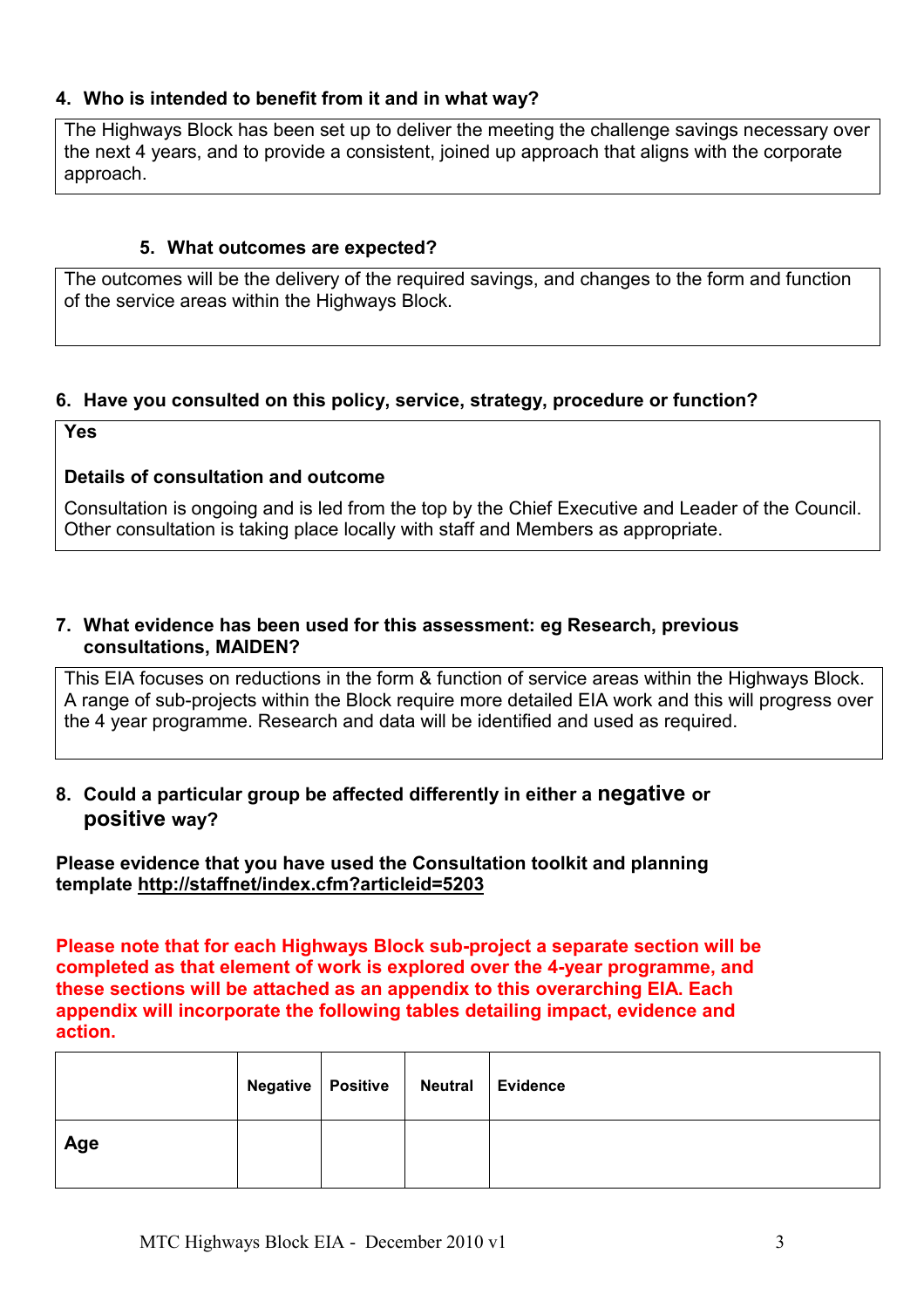| <b>Disability</b>                                                                                           |                                                                                                                                                                                                                                                                                                |  |  |  |
|-------------------------------------------------------------------------------------------------------------|------------------------------------------------------------------------------------------------------------------------------------------------------------------------------------------------------------------------------------------------------------------------------------------------|--|--|--|
| Gender                                                                                                      |                                                                                                                                                                                                                                                                                                |  |  |  |
| <b>Race including</b><br><b>Gypsy &amp; Traveller</b>                                                       |                                                                                                                                                                                                                                                                                                |  |  |  |
| <b>Religion or Belief</b>                                                                                   |                                                                                                                                                                                                                                                                                                |  |  |  |
| <b>Sexual Orientation</b>                                                                                   |                                                                                                                                                                                                                                                                                                |  |  |  |
| <b>Transgender</b>                                                                                          |                                                                                                                                                                                                                                                                                                |  |  |  |
| Other groups: eg<br>Rural Isolation,<br>Long term<br>unemployed,<br>Deprivation<br><b>Health Inequality</b> |                                                                                                                                                                                                                                                                                                |  |  |  |
| <b>Community</b><br><b>Cohesion</b>                                                                         | Describe how the proposed<br>activity, policy, strategy,<br>service, procedure or function<br>will contribute to Community<br>Cohesion.<br>You will need to consider;<br>Is there equality between<br>those who will and won't<br>benefit from the proposal?<br>Are there strong relationships |  |  |  |
| <b>Community</b><br><b>Cohesion (Contd)</b>                                                                 | between groups and<br>communities in the area<br>affected and will the proposed<br>action promote positive<br>relationships?<br>Does the proposal bring<br>groups / communities into<br>increased contact with each<br>other                                                                   |  |  |  |

Please indicate whether these actions will be carried forward into level 2 or level 3 business plans.

| Action(s): | How will this action be<br><b>Monitored/Evaluated</b> | When will policy /<br>service / strategy /<br>procedure / function<br>be reviewed? | <b>Carried to</b><br>Level 2? | <b>Carried to</b><br>Level 3? |
|------------|-------------------------------------------------------|------------------------------------------------------------------------------------|-------------------------------|-------------------------------|
|            |                                                       |                                                                                    | Y/N                           | Y/N                           |
|            |                                                       |                                                                                    | Y/N                           | Y/N                           |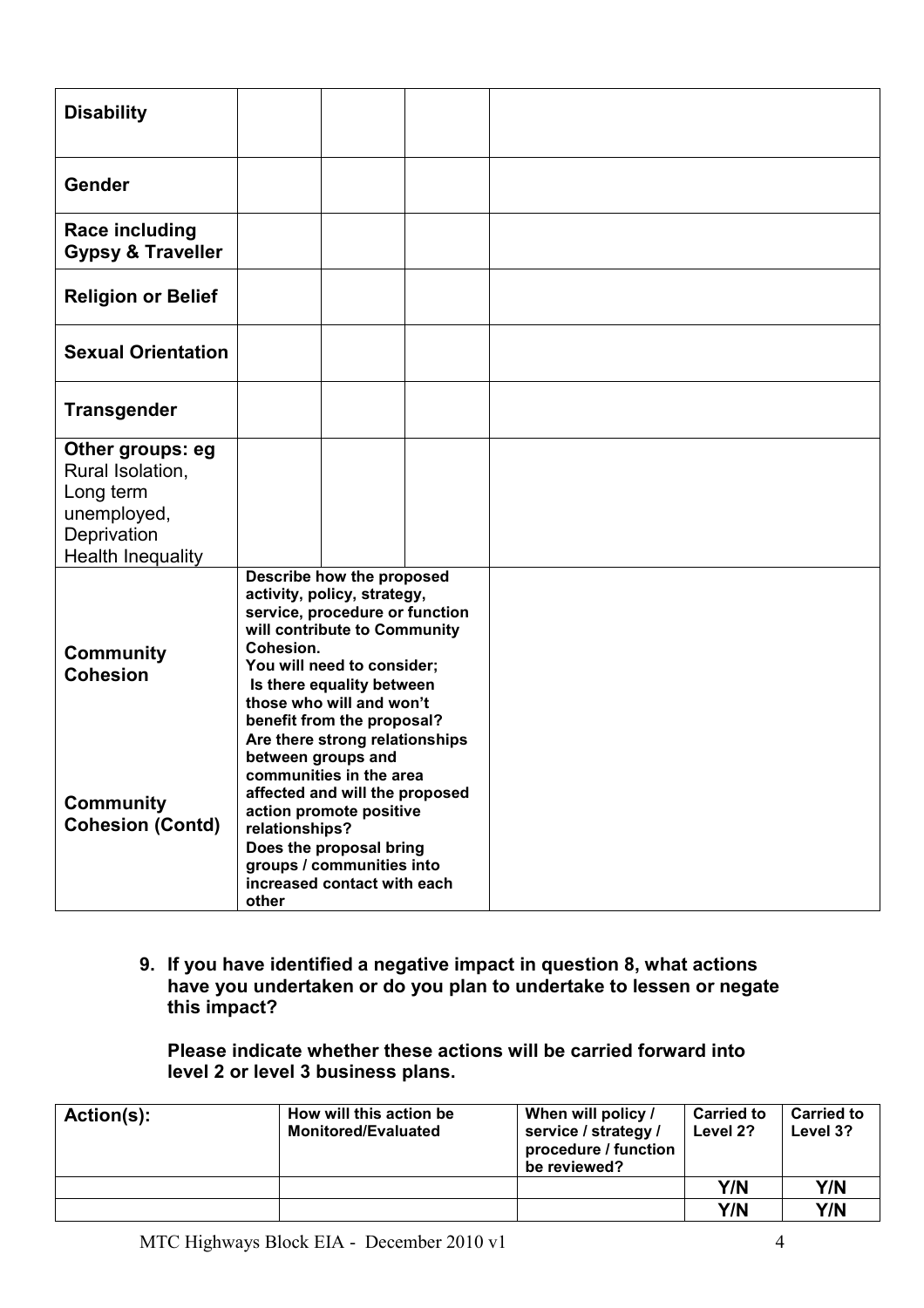|  | Y/N | Y/N |
|--|-----|-----|
|  | Y/N | Y/N |
|  | Y/N | Y/N |

#### **Declaration**

We are satisfied that an Impact Assessment has been carried out on this policy, service, strategy, procedure or function \* (delete those which do not apply) and where a negative impact has been identified, actions have been developed to lessen or negate this impact.

We understand that the Equality Impact Assessment is required by the County Council and that we take responsibility for the completion and quality of this assessment

Completed by: Date:

Role:

Countersigned by Head of Service Date: Date:

Date for Review:

## Please forward an electronic copy to the Equalities Team by emailing

## equalities@gloucestershire.gov.uk

The original signed hard copy and electronic copy should be kept with your team for audit purposes.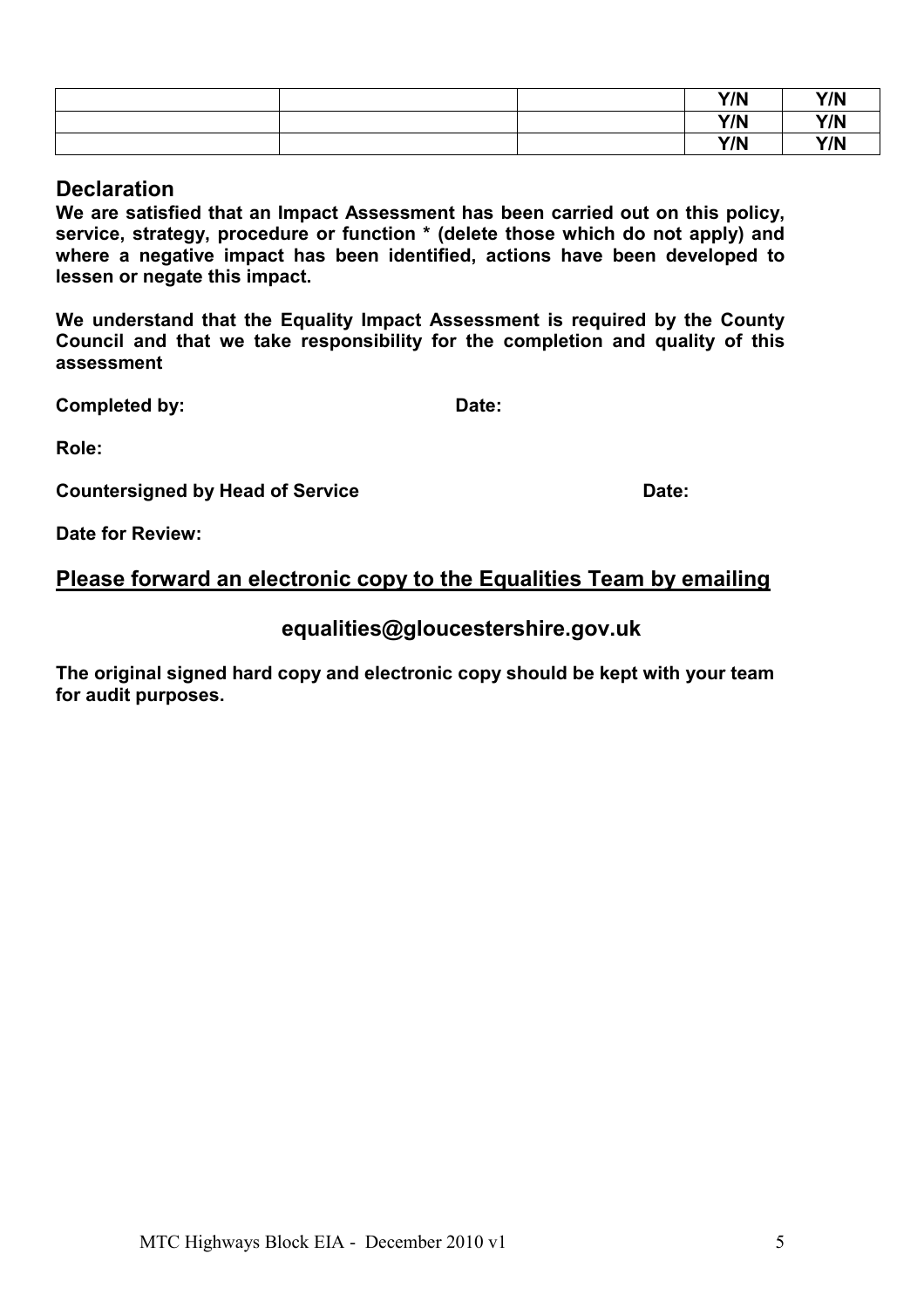## APPENDICES – EIA SUB-SECTIONS

- A. Asset Management
- B. Business Management
- C. Highway and Customer Services Team
- D. Safety Maintenance (Signs & Lines)
- E. Environmental Maintenance
- F. Routine Maintenance
- G. Drainage Maintenance
- H. Winter Maintenance
- I. Street Lighting
- J. Road Safety
- K. Network & Traffic Management
- L. Flooding
- M. PROW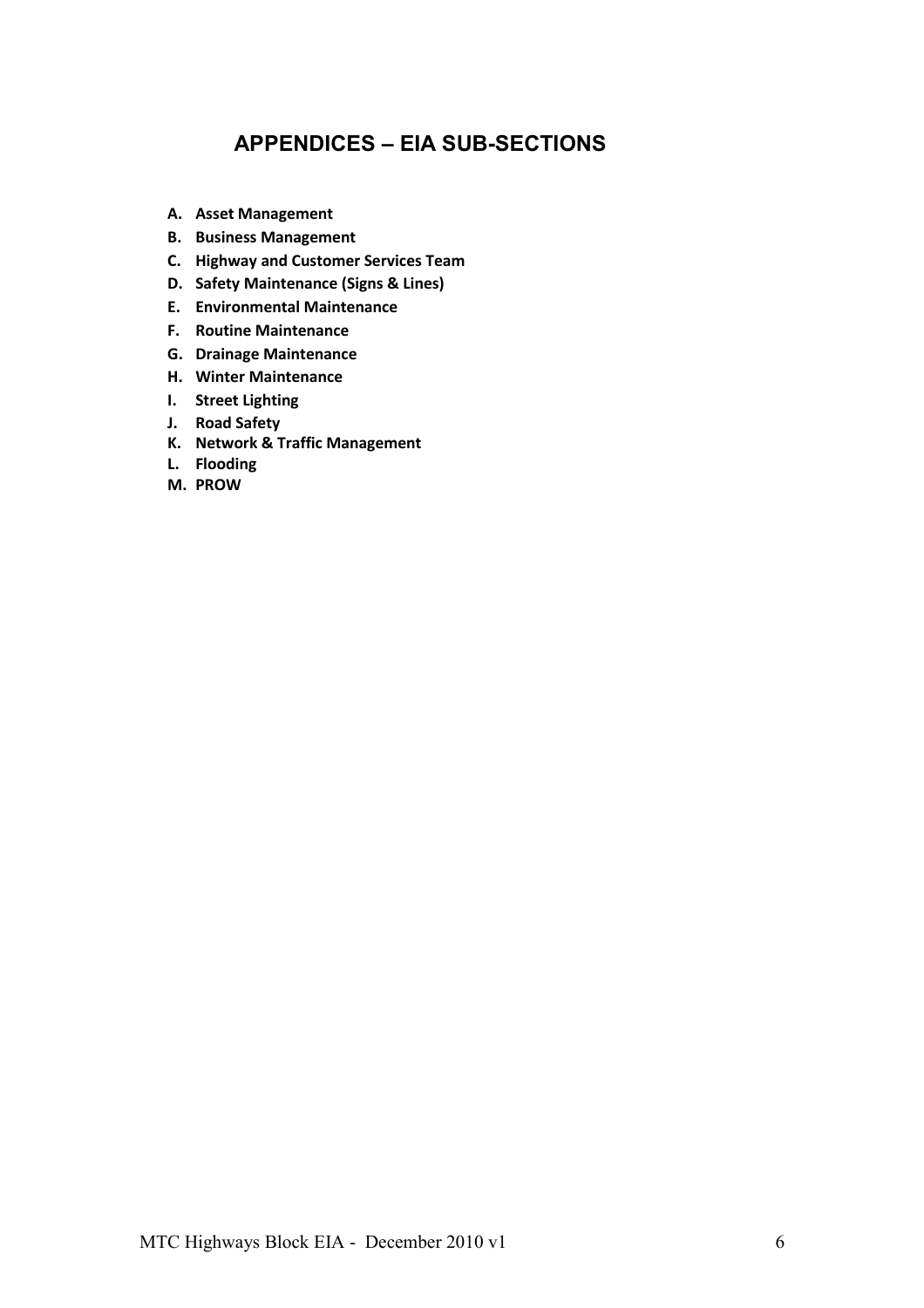## APPENDIX A Asset Management

Could a particular group be affected differently in either a negative or positive way?

|                                                                                                             | <b>Negative</b>                                                                                                                                                                                                                                              | <b>Positive</b> | <b>Neutral</b> | <b>Evidence</b>                                                                                                      |
|-------------------------------------------------------------------------------------------------------------|--------------------------------------------------------------------------------------------------------------------------------------------------------------------------------------------------------------------------------------------------------------|-----------------|----------------|----------------------------------------------------------------------------------------------------------------------|
| Age                                                                                                         |                                                                                                                                                                                                                                                              |                 | X              |                                                                                                                      |
| <b>Disability</b>                                                                                           |                                                                                                                                                                                                                                                              |                 | X              |                                                                                                                      |
| Gender                                                                                                      |                                                                                                                                                                                                                                                              |                 | X              |                                                                                                                      |
| <b>Race including</b><br><b>Gypsy &amp; Traveller</b>                                                       |                                                                                                                                                                                                                                                              |                 | X              |                                                                                                                      |
| <b>Religion or Belief</b>                                                                                   |                                                                                                                                                                                                                                                              |                 | X              |                                                                                                                      |
| <b>Sexual Orientation</b>                                                                                   |                                                                                                                                                                                                                                                              |                 | X              |                                                                                                                      |
| <b>Transgender</b>                                                                                          |                                                                                                                                                                                                                                                              |                 | X              |                                                                                                                      |
| Other groups: eg<br>Rural Isolation,<br>Long term<br>unemployed,<br>Deprivation<br><b>Health Inequality</b> |                                                                                                                                                                                                                                                              |                 | X              |                                                                                                                      |
| <b>Community</b><br><b>Cohesion</b>                                                                         | Describe how the proposed<br>activity, policy, strategy,<br>service, procedure or function<br>will contribute to Community<br>Cohesion.<br>You will need to consider;<br>Is there equality between<br>those who will and won't<br>benefit from the proposal? |                 |                | The reductions in staff and funding for<br>maintenance activities will not have any<br>effect on community cohesion. |
| <b>Community</b><br><b>Cohesion (Contd)</b>                                                                 | Are there strong relationships<br>between groups and<br>communities in the area<br>affected and will the proposed<br>action promote positive<br>relationships?<br>Does the proposal bring<br>groups / communities into                                       |                 |                |                                                                                                                      |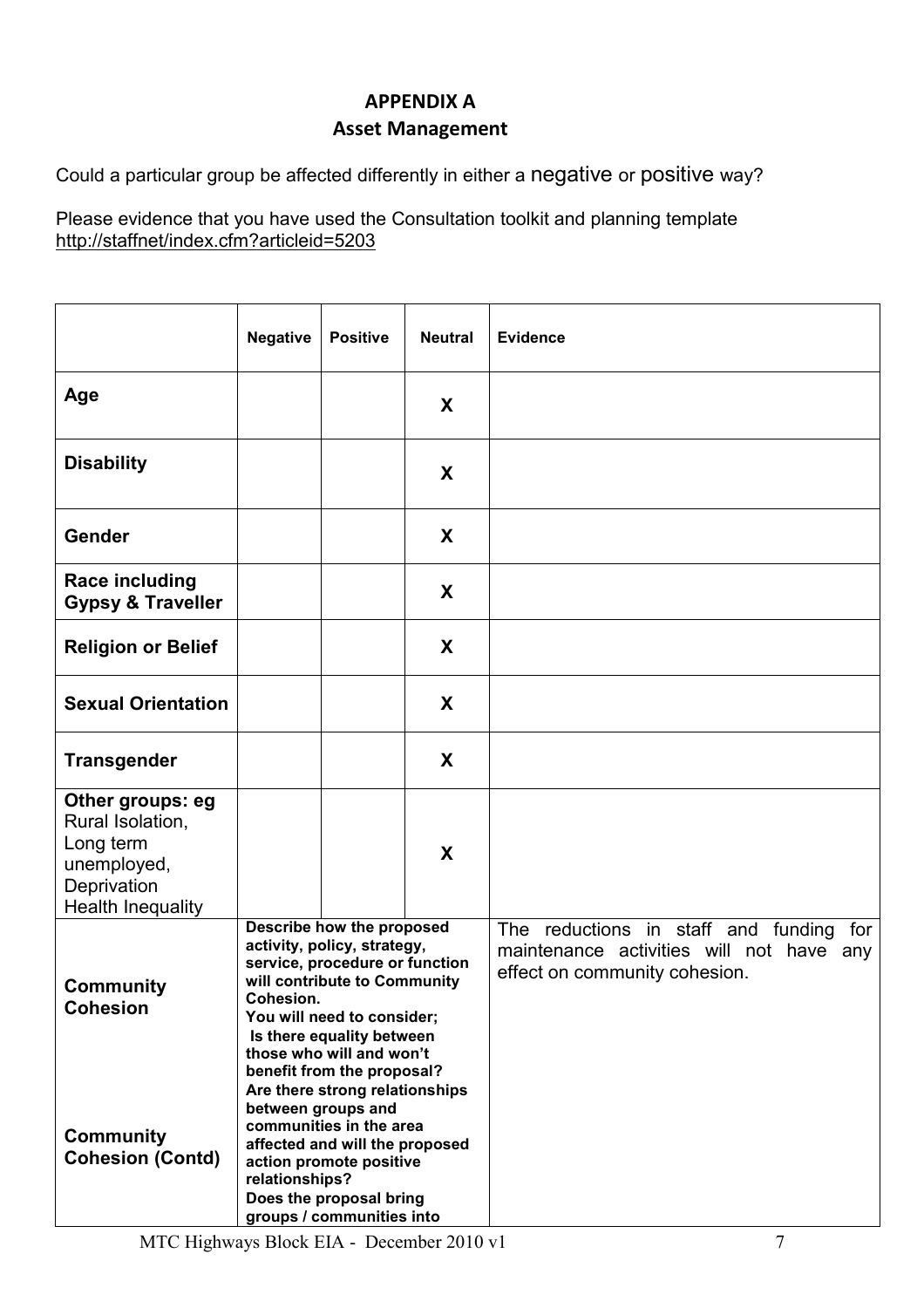| increased contact with each<br>other |  |
|--------------------------------------|--|
|--------------------------------------|--|

| Action(s):  | How will this action be<br><b>Monitored/Evaluated</b> | When will policy /<br>service / strategy / | <b>Carried to</b><br>Level 2? | <b>Carried to</b><br>Level 3? |
|-------------|-------------------------------------------------------|--------------------------------------------|-------------------------------|-------------------------------|
|             |                                                       | procedure / function                       | Leave                         | Leave                         |
|             |                                                       | be reviewed?                               | blank                         | blank                         |
| <b>NONE</b> |                                                       |                                            | Y/N                           | Y/N                           |
|             |                                                       |                                            | Y/N                           | Y/N                           |
|             |                                                       |                                            | Y/N                           | Y/N                           |
|             |                                                       |                                            | Y/N                           | Y/N                           |
|             |                                                       |                                            | Y/N                           | Y/N                           |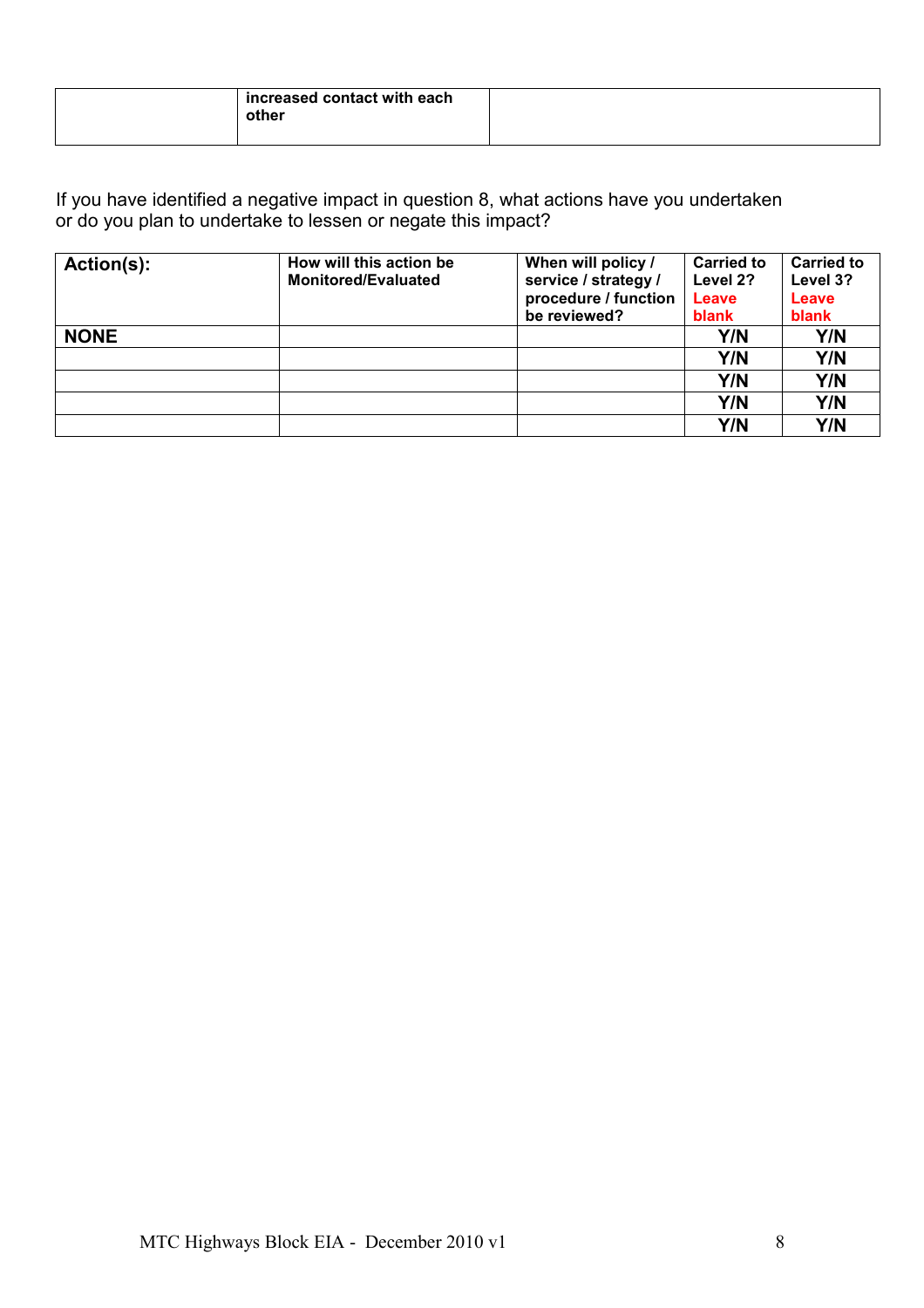## APPENDIX B Business Management

Could a particular group be affected differently in either a negative or positive way?

|                                                                                                             | <b>Negative</b>                                                                                                                                                                                                                                                                                                                                                                                                     | <b>Positive</b>         | <b>Neutral</b>     | <b>Evidence</b>                                                                                                                                                                                                                                                                                                  |
|-------------------------------------------------------------------------------------------------------------|---------------------------------------------------------------------------------------------------------------------------------------------------------------------------------------------------------------------------------------------------------------------------------------------------------------------------------------------------------------------------------------------------------------------|-------------------------|--------------------|------------------------------------------------------------------------------------------------------------------------------------------------------------------------------------------------------------------------------------------------------------------------------------------------------------------|
| Age                                                                                                         |                                                                                                                                                                                                                                                                                                                                                                                                                     |                         | X                  | N/A                                                                                                                                                                                                                                                                                                              |
| <b>Disability</b>                                                                                           |                                                                                                                                                                                                                                                                                                                                                                                                                     |                         | $\pmb{\mathsf{X}}$ | N/A                                                                                                                                                                                                                                                                                                              |
| Gender                                                                                                      |                                                                                                                                                                                                                                                                                                                                                                                                                     |                         | $\pmb{\mathsf{X}}$ | N/A                                                                                                                                                                                                                                                                                                              |
| <b>Race including</b><br><b>Gypsy &amp; Traveller</b>                                                       |                                                                                                                                                                                                                                                                                                                                                                                                                     |                         | X                  | N/A                                                                                                                                                                                                                                                                                                              |
| <b>Religion or Belief</b>                                                                                   |                                                                                                                                                                                                                                                                                                                                                                                                                     |                         | X                  | N/A                                                                                                                                                                                                                                                                                                              |
| <b>Sexual Orientation</b>                                                                                   |                                                                                                                                                                                                                                                                                                                                                                                                                     |                         | X                  | N/A                                                                                                                                                                                                                                                                                                              |
| <b>Transgender</b>                                                                                          |                                                                                                                                                                                                                                                                                                                                                                                                                     |                         | $\pmb{\mathsf{X}}$ | N/A                                                                                                                                                                                                                                                                                                              |
| Other groups: eg<br>Rural Isolation,<br>Long term<br>unemployed,<br>Deprivation<br><b>Health Inequality</b> |                                                                                                                                                                                                                                                                                                                                                                                                                     |                         | X                  | N/A                                                                                                                                                                                                                                                                                                              |
| <b>Community</b><br>Cohesion<br><b>Community</b><br><b>Cohesion (Contd)</b>                                 | Describe how the proposed<br>activity, policy, strategy,<br>service, procedure or function<br>will contribute to Community<br><b>Cohesion.</b><br>You will need to consider;<br>Is there equality between<br>those who will and won't<br>benefit from the proposal?<br>Are there strong relationships<br>between groups and<br>communities in the area<br>affected and will the proposed<br>action promote positive |                         |                    | Reduction in staff & funding will affect current<br>service levels provided, to members of the<br>public, stakeholders, members and officers<br>particularly in peak periods such as adverse<br>weather events and flooding.<br>A reduction on current level of service should<br>not affect Community Cohesion. |
|                                                                                                             | relationships?                                                                                                                                                                                                                                                                                                                                                                                                      | Does the proposal bring |                    |                                                                                                                                                                                                                                                                                                                  |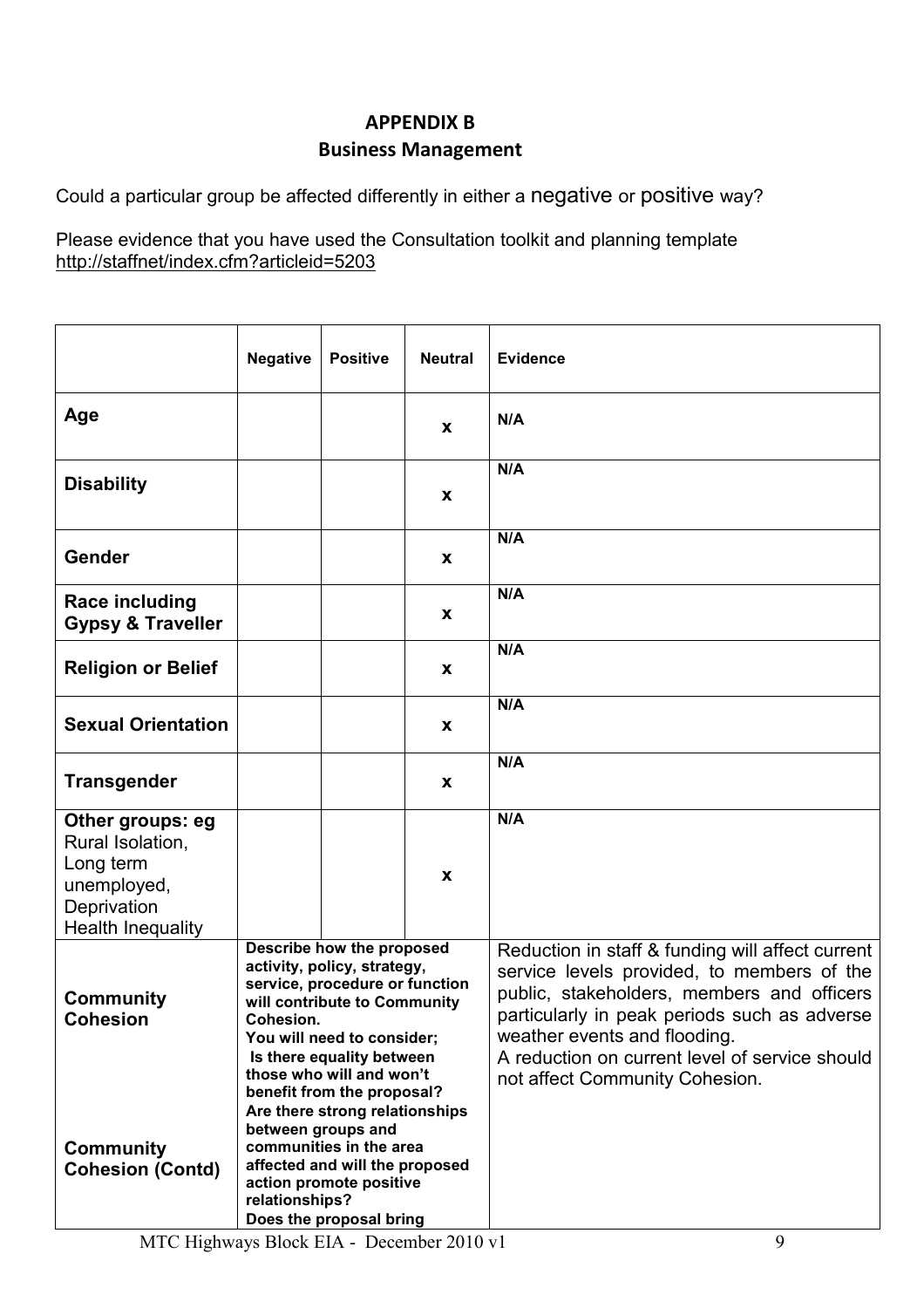|  | groups / communities into<br>$\frac{1}{2}$ increased contact with each<br>other |  |
|--|---------------------------------------------------------------------------------|--|
|--|---------------------------------------------------------------------------------|--|

| Action(s): | How will this action be<br><b>Monitored/Evaluated</b> | When will policy /<br>service / strategy /<br>procedure / function | <b>Carried to</b><br>Level 2?<br>Leave | <b>Carried to</b><br>Level 3?<br>Leave |
|------------|-------------------------------------------------------|--------------------------------------------------------------------|----------------------------------------|----------------------------------------|
|            |                                                       | be reviewed?                                                       | blank                                  | blank                                  |
|            |                                                       |                                                                    | Y/N                                    | Y/N                                    |
|            |                                                       |                                                                    | Y/N                                    | Y/N                                    |
|            |                                                       |                                                                    | Y/N                                    | Y/N                                    |
|            |                                                       |                                                                    | Y/N                                    | Y/N                                    |
|            |                                                       |                                                                    | Y/N                                    | Y/N                                    |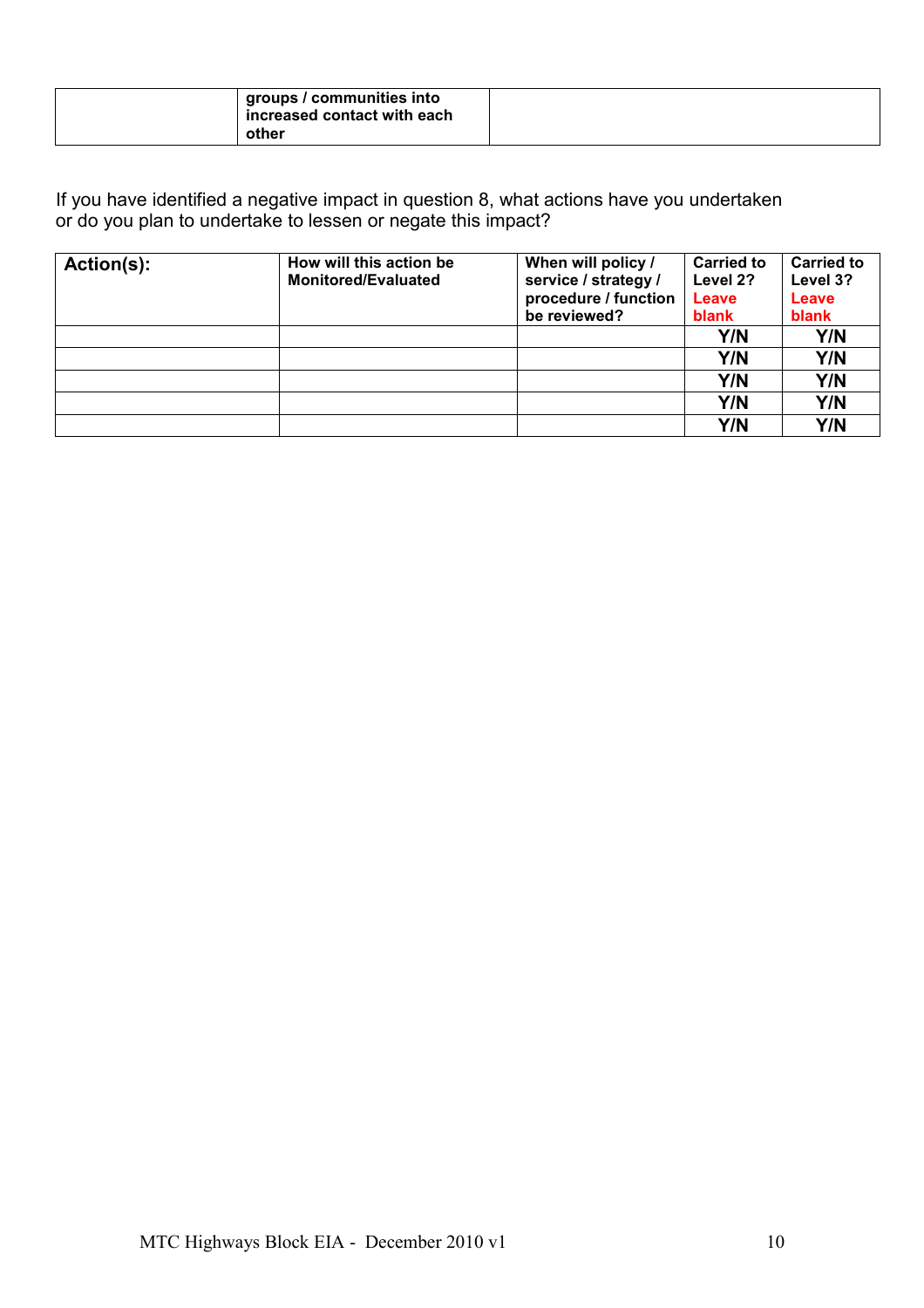## APPENDIX C Highways and Customer Service Team

Could a particular group be affected differently in either a negative or positive way?

|                                                                                                      | <b>Negative</b>                                                                                                                                                                                                                                                                                                                                                                                              | <b>Positive</b> | <b>Neutral</b> | <b>Evidence</b>                                                                                                      |
|------------------------------------------------------------------------------------------------------|--------------------------------------------------------------------------------------------------------------------------------------------------------------------------------------------------------------------------------------------------------------------------------------------------------------------------------------------------------------------------------------------------------------|-----------------|----------------|----------------------------------------------------------------------------------------------------------------------|
| Age                                                                                                  |                                                                                                                                                                                                                                                                                                                                                                                                              |                 | ✓              |                                                                                                                      |
| <b>Disability</b>                                                                                    |                                                                                                                                                                                                                                                                                                                                                                                                              |                 |                |                                                                                                                      |
| Gender                                                                                               |                                                                                                                                                                                                                                                                                                                                                                                                              |                 | $\checkmark$   |                                                                                                                      |
| <b>Race including</b><br><b>Gypsy &amp; Traveller</b>                                                |                                                                                                                                                                                                                                                                                                                                                                                                              |                 | ✓              |                                                                                                                      |
| <b>Religion or Belief</b>                                                                            |                                                                                                                                                                                                                                                                                                                                                                                                              |                 | ✔              |                                                                                                                      |
| <b>Sexual Orientation</b>                                                                            |                                                                                                                                                                                                                                                                                                                                                                                                              |                 | ✓              |                                                                                                                      |
| <b>Transgender</b>                                                                                   |                                                                                                                                                                                                                                                                                                                                                                                                              |                 | $\checkmark$   |                                                                                                                      |
| Other groups: eg<br>Rural Isolation,<br>Long term<br>unemployed,<br>Deprivation<br>Health Inequality |                                                                                                                                                                                                                                                                                                                                                                                                              |                 |                |                                                                                                                      |
| <b>Community</b><br><b>Cohesion</b><br><b>Community</b><br><b>Cohesion (Contd)</b>                   | Describe how the proposed<br>activity, policy, strategy,<br>service, procedure or function<br>will contribute to Community<br>Cohesion.<br>You will need to consider;<br>Is there equality between<br>those who will and won't<br>benefit from the proposal?<br>Are there strong relationships<br>between groups and<br>communities in the area<br>affected and will the proposed<br>action promote positive |                 |                | The reductions in staff and funding for<br>maintenance activities will not have any<br>effect on community cohesion. |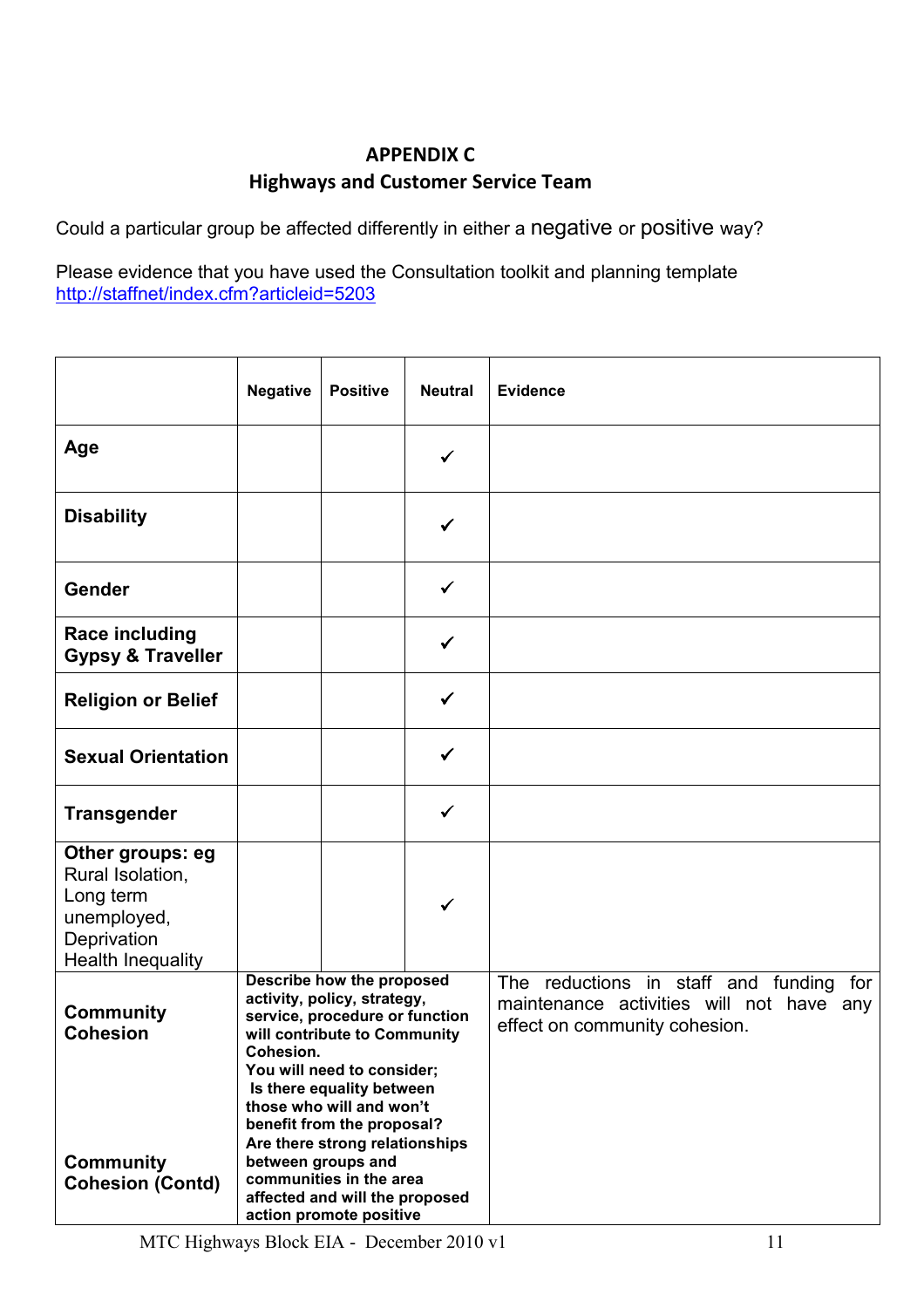| relationships?              |  |
|-----------------------------|--|
| Does the proposal bring     |  |
| groups / communities into   |  |
| increased contact with each |  |
| other                       |  |

| Action(s): | How will this action be<br><b>Monitored/Evaluated</b> | When will policy /<br>service / strategy /<br>procedure / function<br>be reviewed? | <b>Carried to</b><br>Level 2?<br>Leave<br>blank | <b>Carried to</b><br>Level 3?<br>Leave<br>blank |
|------------|-------------------------------------------------------|------------------------------------------------------------------------------------|-------------------------------------------------|-------------------------------------------------|
|            |                                                       |                                                                                    | Y/N                                             | Y/N                                             |
|            |                                                       |                                                                                    | Y/N                                             | Y/N                                             |
|            |                                                       |                                                                                    | Y/N                                             | Y/N                                             |
|            |                                                       |                                                                                    | Y/N                                             | Y/N                                             |
|            |                                                       |                                                                                    | Y/N                                             | Y/N                                             |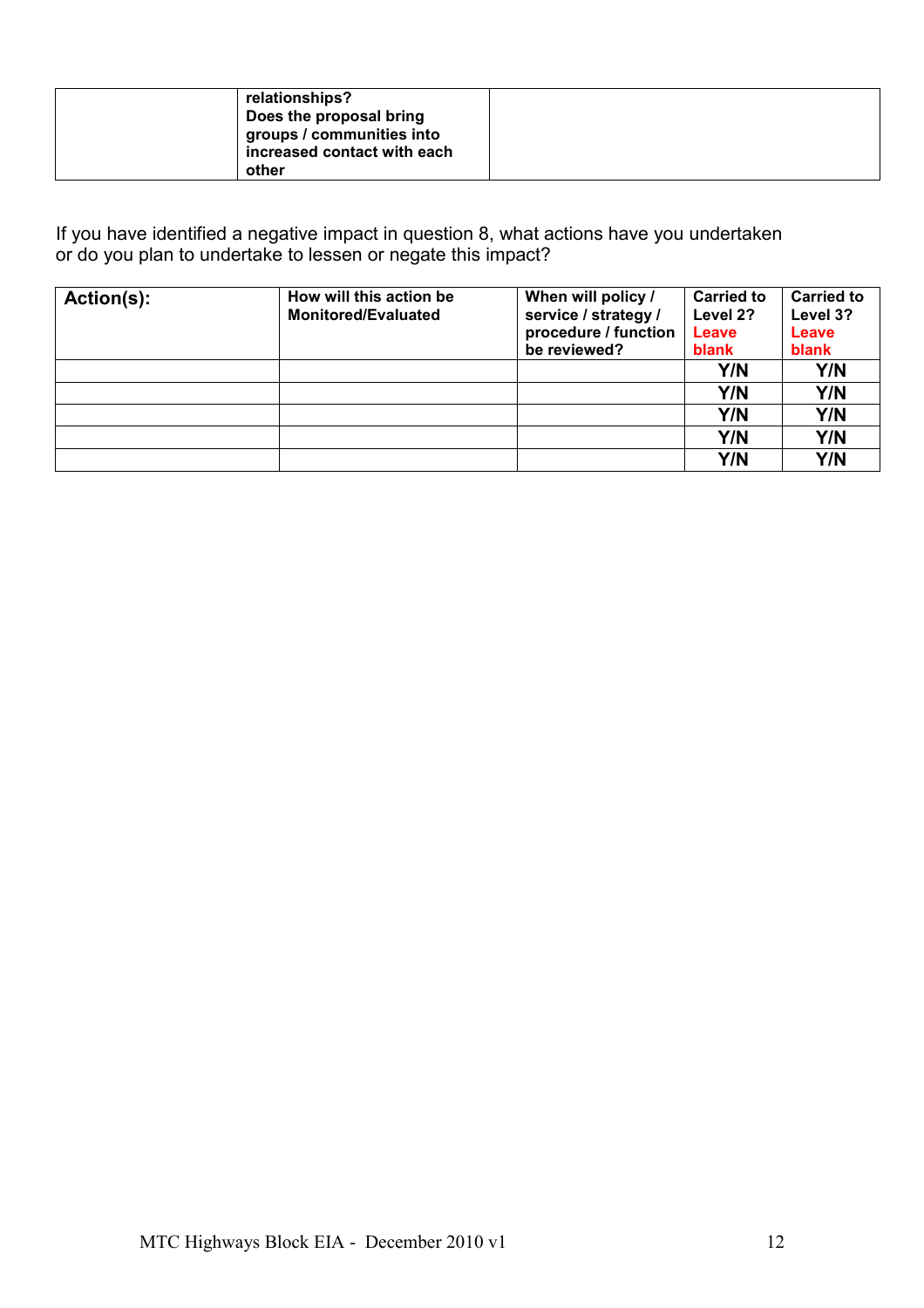## APPENDIX D Safety Maintenance

Could a particular group be affected differently in either a negative or positive way?

|                                                                                                             | <b>Negative</b> | <b>Positive</b>                                                                                                                                                                                                                                 | <b>Neutral</b> | <b>Evidence</b>                                                                                                                                                                                                               |
|-------------------------------------------------------------------------------------------------------------|-----------------|-------------------------------------------------------------------------------------------------------------------------------------------------------------------------------------------------------------------------------------------------|----------------|-------------------------------------------------------------------------------------------------------------------------------------------------------------------------------------------------------------------------------|
| Age                                                                                                         |                 |                                                                                                                                                                                                                                                 | ✓              |                                                                                                                                                                                                                               |
| <b>Disability</b>                                                                                           |                 |                                                                                                                                                                                                                                                 | ✓              |                                                                                                                                                                                                                               |
| Gender                                                                                                      |                 |                                                                                                                                                                                                                                                 | ✓              |                                                                                                                                                                                                                               |
| <b>Race including</b><br><b>Gypsy &amp; Traveller</b>                                                       |                 |                                                                                                                                                                                                                                                 | ✓              |                                                                                                                                                                                                                               |
| <b>Religion or Belief</b>                                                                                   |                 |                                                                                                                                                                                                                                                 | $\checkmark$   |                                                                                                                                                                                                                               |
| <b>Sexual Orientation</b>                                                                                   |                 |                                                                                                                                                                                                                                                 | ✓              |                                                                                                                                                                                                                               |
| <b>Transgender</b>                                                                                          |                 |                                                                                                                                                                                                                                                 | ✓              |                                                                                                                                                                                                                               |
| Other groups: eg<br>Rural Isolation,<br>Long term<br>unemployed,<br>Deprivation<br><b>Health Inequality</b> |                 |                                                                                                                                                                                                                                                 | ✓              |                                                                                                                                                                                                                               |
| <b>Community</b><br><b>Cohesion</b>                                                                         | Cohesion.       | Describe how the proposed<br>activity, policy, strategy,<br>service, procedure or function<br>will contribute to Community<br>You will need to consider;<br>Is there equality between<br>those who will and won't<br>benefit from the proposal? |                | <b>Reductions</b><br>in<br>service<br>levels will<br>be<br>determined<br>the<br>basis of<br>safety<br>on<br>implications for highway users and on the<br>level<br>of<br>differing<br>priority for<br>route<br>classifications |
| <b>Community</b><br><b>Cohesion (Contd)</b>                                                                 | relationships?  | Are there strong relationships<br>between groups and<br>communities in the area<br>affected and will the proposed<br>action promote positive<br>Does the proposal bring<br>groups / communities into                                            |                |                                                                                                                                                                                                                               |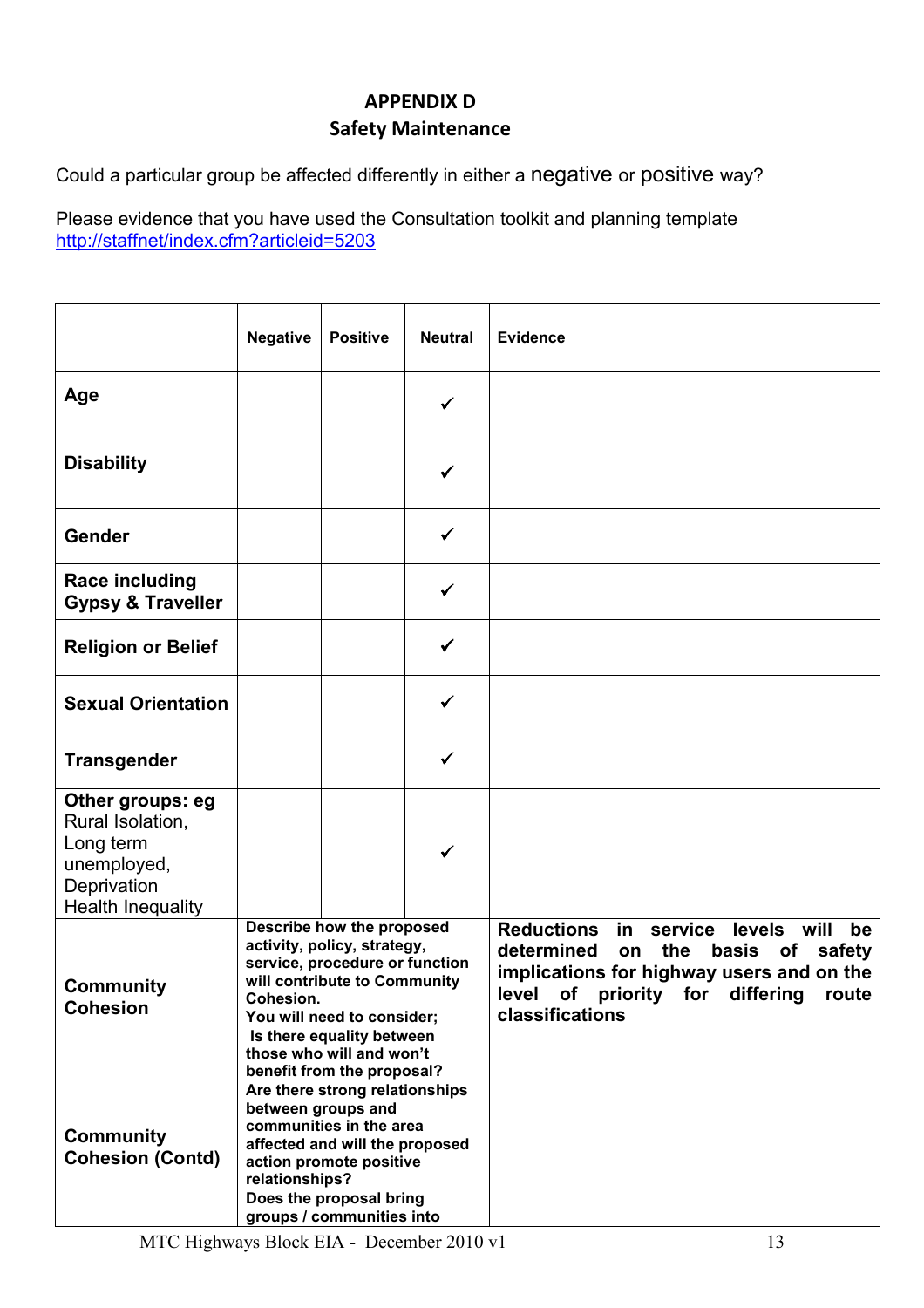| increased contact with each<br>other |  |
|--------------------------------------|--|
|--------------------------------------|--|

| Action(s): | How will this action be<br><b>Monitored/Evaluated</b> | When will policy /                           | <b>Carried to</b> | <b>Carried to</b> |
|------------|-------------------------------------------------------|----------------------------------------------|-------------------|-------------------|
|            |                                                       | service / strategy /<br>procedure / function | Level 2?<br>Leave | Level 3?<br>Leave |
|            |                                                       | be reviewed?                                 | blank             | blank             |
|            |                                                       |                                              | Y/N               | Y/N               |
|            |                                                       |                                              | Y/N               | Y/N               |
|            |                                                       |                                              | Y/N               | Y/N               |
|            |                                                       |                                              | Y/N               | Y/N               |
|            |                                                       |                                              | Y/N               | Y/N               |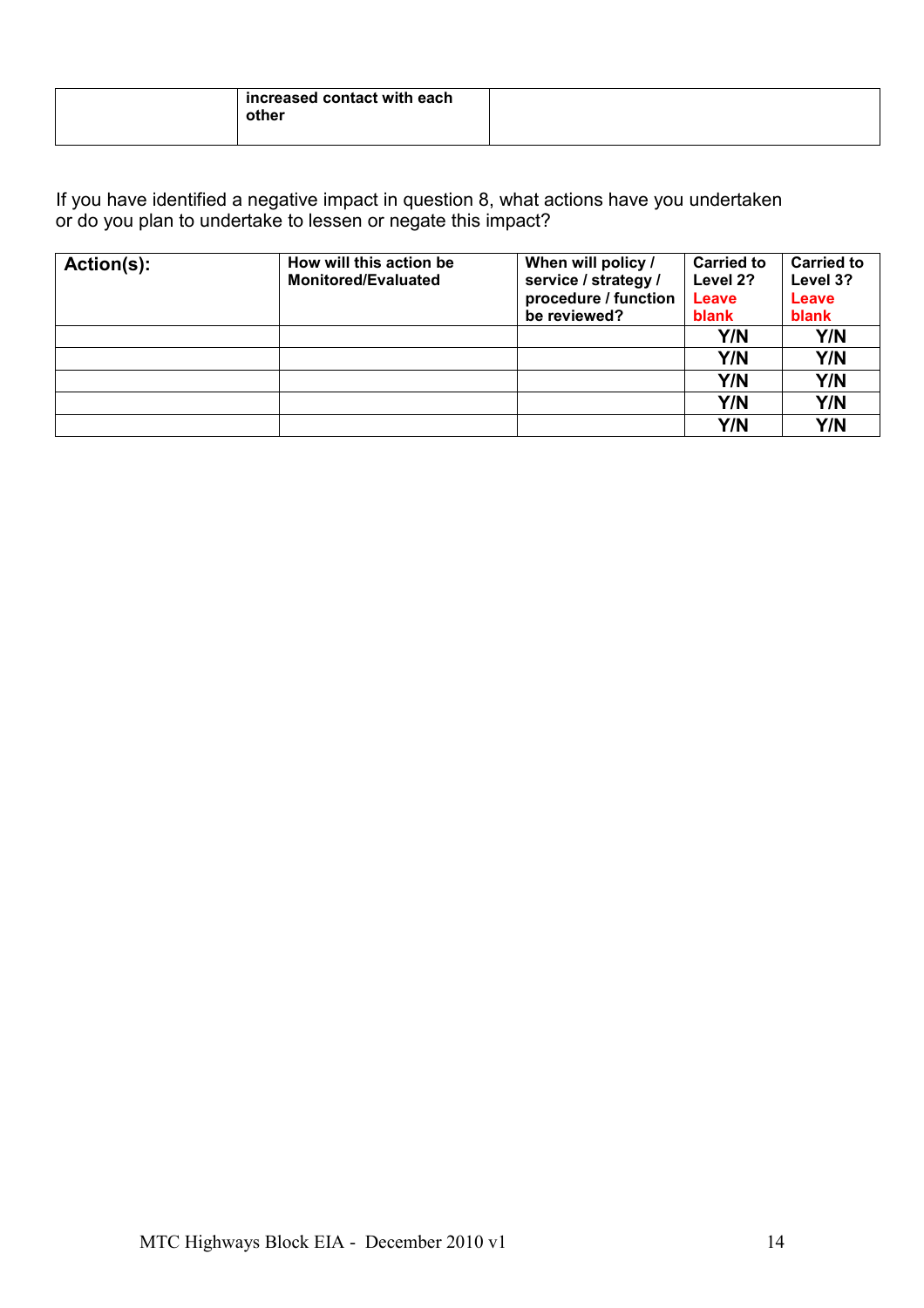## APPENDIX E Environmental Maintenance

Could a particular group be affected differently in either a negative or positive way?

|                                                                                                             | <b>Negative</b> | <b>Positive</b>                                                                                                                                                                                                                                 | <b>Neutral</b> | <b>Evidence</b>                                                                                                                                                                 |
|-------------------------------------------------------------------------------------------------------------|-----------------|-------------------------------------------------------------------------------------------------------------------------------------------------------------------------------------------------------------------------------------------------|----------------|---------------------------------------------------------------------------------------------------------------------------------------------------------------------------------|
| Age                                                                                                         |                 |                                                                                                                                                                                                                                                 | $\checkmark$   |                                                                                                                                                                                 |
| <b>Disability</b>                                                                                           |                 |                                                                                                                                                                                                                                                 | ✓              |                                                                                                                                                                                 |
| Gender                                                                                                      |                 |                                                                                                                                                                                                                                                 | ✓              |                                                                                                                                                                                 |
| <b>Race including</b><br><b>Gypsy &amp; Traveller</b>                                                       |                 |                                                                                                                                                                                                                                                 | $\checkmark$   |                                                                                                                                                                                 |
| <b>Religion or Belief</b>                                                                                   |                 |                                                                                                                                                                                                                                                 | $\checkmark$   |                                                                                                                                                                                 |
| <b>Sexual Orientation</b>                                                                                   |                 |                                                                                                                                                                                                                                                 | ✓              |                                                                                                                                                                                 |
| <b>Transgender</b>                                                                                          |                 |                                                                                                                                                                                                                                                 | ✓              |                                                                                                                                                                                 |
| Other groups: eg<br>Rural Isolation,<br>Long term<br>unemployed,<br>Deprivation<br><b>Health Inequality</b> |                 |                                                                                                                                                                                                                                                 | ✓              |                                                                                                                                                                                 |
| <b>Community</b><br><b>Cohesion</b>                                                                         | Cohesion.       | Describe how the proposed<br>activity, policy, strategy,<br>service, procedure or function<br>will contribute to Community<br>You will need to consider;<br>Is there equality between<br>those who will and won't<br>benefit from the proposal? |                | Reductions in service levels (e.g. grass<br>cutting<br>weed<br>control)<br>will<br>or<br>be<br>determined<br>on the<br>basis<br>of<br>safety<br>implications for highway users. |
| <b>Community</b><br><b>Cohesion (Contd)</b>                                                                 | relationships?  | Are there strong relationships<br>between groups and<br>communities in the area<br>affected and will the proposed<br>action promote positive<br>Does the proposal bring<br>groups / communities into                                            |                |                                                                                                                                                                                 |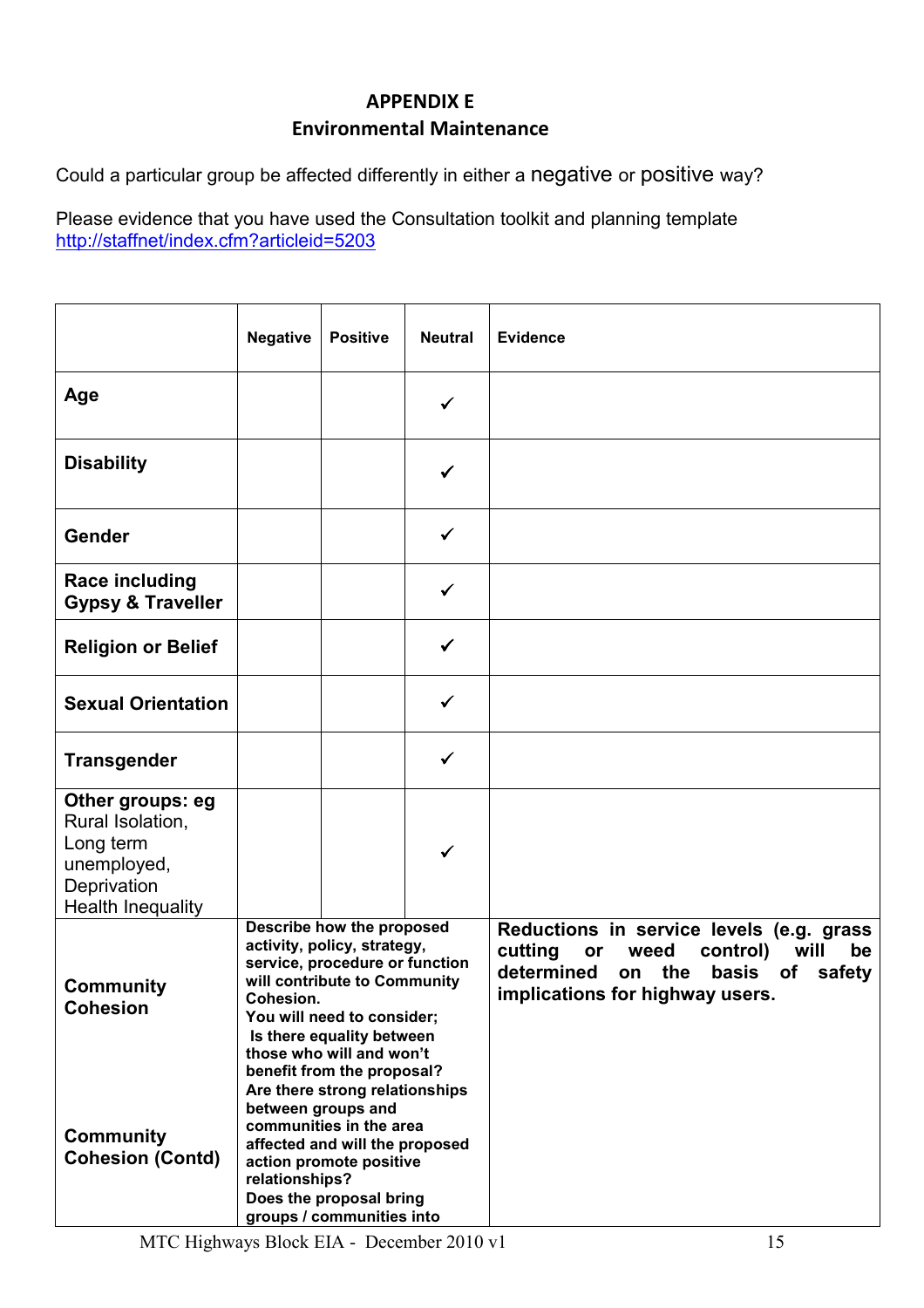| increased contact with each<br>other |  |
|--------------------------------------|--|
|--------------------------------------|--|

| Action(s): | How will this action be<br><b>Monitored/Evaluated</b> | When will policy /                           | <b>Carried to</b> | <b>Carried to</b> |
|------------|-------------------------------------------------------|----------------------------------------------|-------------------|-------------------|
|            |                                                       | service / strategy /<br>procedure / function | Level 2?<br>Leave | Level 3?<br>Leave |
|            |                                                       | be reviewed?                                 | blank             | blank             |
|            |                                                       |                                              | Y/N               | Y/N               |
|            |                                                       |                                              | Y/N               | Y/N               |
|            |                                                       |                                              | Y/N               | Y/N               |
|            |                                                       |                                              | Y/N               | Y/N               |
|            |                                                       |                                              | Y/N               | Y/N               |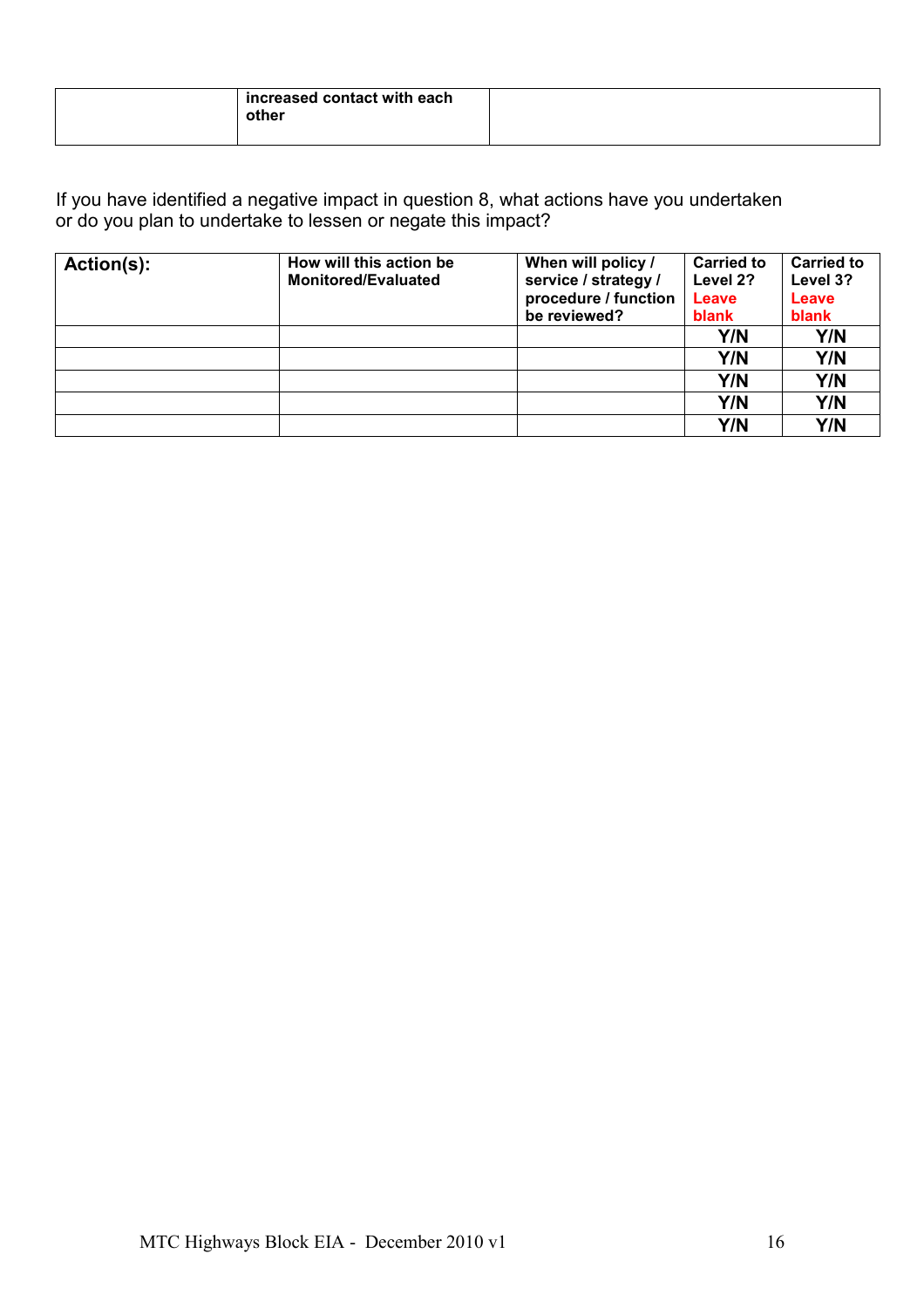## APPENDIX F Routine Maintenance

Could a particular group be affected differently in either a negative or positive way?

|                                                                                                             | <b>Negative</b> | <b>Positive</b>                                                                                                                                                                                                                                 | <b>Neutral</b> | <b>Evidence</b>                                                                                                                          |
|-------------------------------------------------------------------------------------------------------------|-----------------|-------------------------------------------------------------------------------------------------------------------------------------------------------------------------------------------------------------------------------------------------|----------------|------------------------------------------------------------------------------------------------------------------------------------------|
| Age                                                                                                         |                 |                                                                                                                                                                                                                                                 | ✓              |                                                                                                                                          |
| <b>Disability</b>                                                                                           |                 |                                                                                                                                                                                                                                                 | ✓              |                                                                                                                                          |
| Gender                                                                                                      |                 |                                                                                                                                                                                                                                                 | ✓              |                                                                                                                                          |
| <b>Race including</b><br><b>Gypsy &amp; Traveller</b>                                                       |                 |                                                                                                                                                                                                                                                 | ✓              |                                                                                                                                          |
| <b>Religion or Belief</b>                                                                                   |                 |                                                                                                                                                                                                                                                 | $\checkmark$   |                                                                                                                                          |
| <b>Sexual Orientation</b>                                                                                   |                 |                                                                                                                                                                                                                                                 | ✓              |                                                                                                                                          |
| <b>Transgender</b>                                                                                          |                 |                                                                                                                                                                                                                                                 | ✓              |                                                                                                                                          |
| Other groups: eg<br>Rural Isolation,<br>Long term<br>unemployed,<br>Deprivation<br><b>Health Inequality</b> |                 |                                                                                                                                                                                                                                                 | ✓              |                                                                                                                                          |
| <b>Community</b><br><b>Cohesion</b>                                                                         | Cohesion.       | Describe how the proposed<br>activity, policy, strategy,<br>service, procedure or function<br>will contribute to Community<br>You will need to consider;<br>Is there equality between<br>those who will and won't<br>benefit from the proposal? |                | <b>Reductions</b><br>in<br>service<br>levels will<br>be<br>determined<br>on the<br>basis of<br>safety<br>implications for highway users. |
| <b>Community</b><br><b>Cohesion (Contd)</b>                                                                 | relationships?  | Are there strong relationships<br>between groups and<br>communities in the area<br>affected and will the proposed<br>action promote positive<br>Does the proposal bring<br>groups / communities into                                            |                |                                                                                                                                          |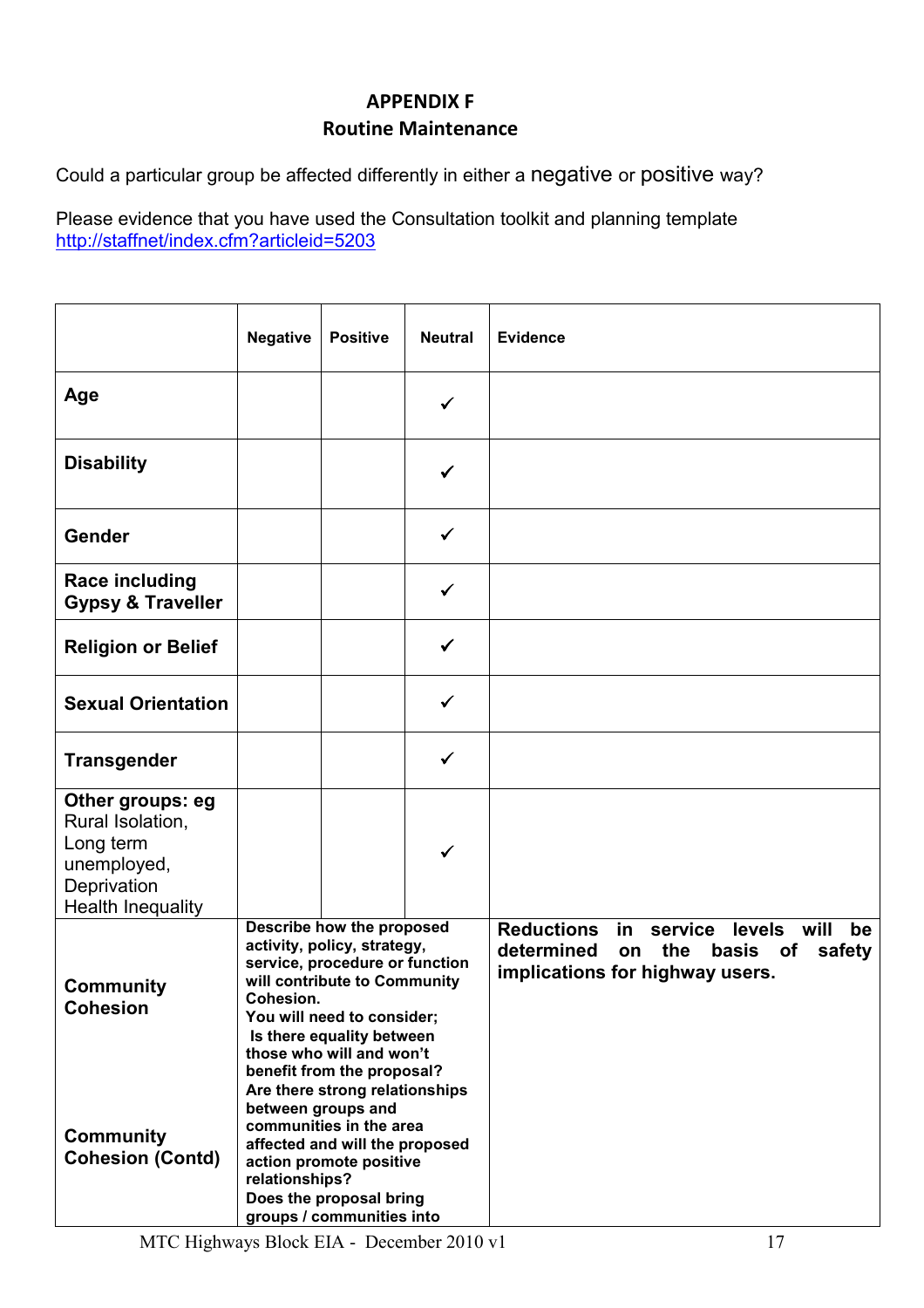| increased contact with each<br>other |  |
|--------------------------------------|--|
|--------------------------------------|--|

| Action(s): | How will this action be<br><b>Monitored/Evaluated</b> | When will policy /                           | <b>Carried to</b> | <b>Carried to</b> |
|------------|-------------------------------------------------------|----------------------------------------------|-------------------|-------------------|
|            |                                                       | service / strategy /<br>procedure / function | Level 2?<br>Leave | Level 3?<br>Leave |
|            |                                                       | be reviewed?                                 | blank             | blank             |
|            |                                                       |                                              | Y/N               | Y/N               |
|            |                                                       |                                              | Y/N               | Y/N               |
|            |                                                       |                                              | Y/N               | Y/N               |
|            |                                                       |                                              | Y/N               | Y/N               |
|            |                                                       |                                              | Y/N               | Y/N               |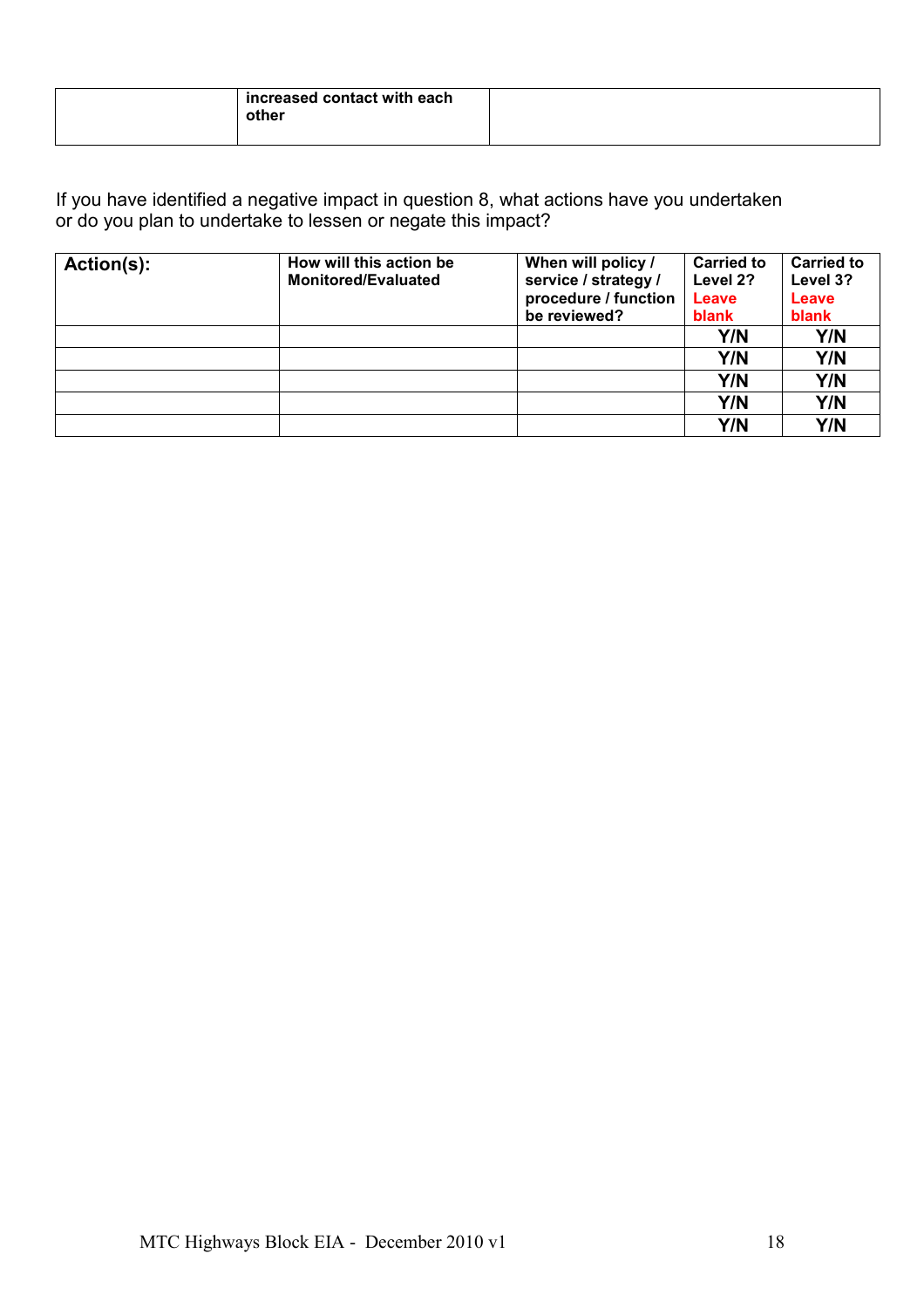## APPENDIX G Drainage Maintenance

Could a particular group be affected differently in either a negative or positive way?

|                                                                                                             | <b>Negative</b>                                                                                                                                                                                                                                              | <b>Positive</b> | <b>Neutral</b> | <b>Evidence</b>                                                                                                                                                                                                        |
|-------------------------------------------------------------------------------------------------------------|--------------------------------------------------------------------------------------------------------------------------------------------------------------------------------------------------------------------------------------------------------------|-----------------|----------------|------------------------------------------------------------------------------------------------------------------------------------------------------------------------------------------------------------------------|
| Age                                                                                                         |                                                                                                                                                                                                                                                              |                 | ✓              |                                                                                                                                                                                                                        |
| <b>Disability</b>                                                                                           |                                                                                                                                                                                                                                                              |                 | ✓              |                                                                                                                                                                                                                        |
| Gender                                                                                                      |                                                                                                                                                                                                                                                              |                 | ✓              |                                                                                                                                                                                                                        |
| <b>Race including</b><br><b>Gypsy &amp; Traveller</b>                                                       |                                                                                                                                                                                                                                                              |                 | ✓              |                                                                                                                                                                                                                        |
| <b>Religion or Belief</b>                                                                                   |                                                                                                                                                                                                                                                              |                 | $\checkmark$   |                                                                                                                                                                                                                        |
| <b>Sexual Orientation</b>                                                                                   |                                                                                                                                                                                                                                                              |                 | ✓              |                                                                                                                                                                                                                        |
| <b>Transgender</b>                                                                                          |                                                                                                                                                                                                                                                              |                 | ✓              |                                                                                                                                                                                                                        |
| Other groups: eg<br>Rural Isolation,<br>Long term<br>unemployed,<br>Deprivation<br><b>Health Inequality</b> |                                                                                                                                                                                                                                                              |                 | ✓              |                                                                                                                                                                                                                        |
| <b>Community</b><br><b>Cohesion</b>                                                                         | Describe how the proposed<br>activity, policy, strategy,<br>service, procedure or function<br>will contribute to Community<br>Cohesion.<br>You will need to consider;<br>Is there equality between<br>those who will and won't<br>benefit from the proposal? |                 |                | Reductions in service levels (e.g. gully<br>emptying frequency) will be determined<br>on the basis of safety implications for<br>highway users. These changes in service<br>levels will not affect community cohesion. |
| <b>Community</b><br><b>Cohesion (Contd)</b>                                                                 | Are there strong relationships<br>between groups and<br>communities in the area<br>affected and will the proposed<br>action promote positive<br>relationships?<br>Does the proposal bring<br>groups / communities into                                       |                 |                |                                                                                                                                                                                                                        |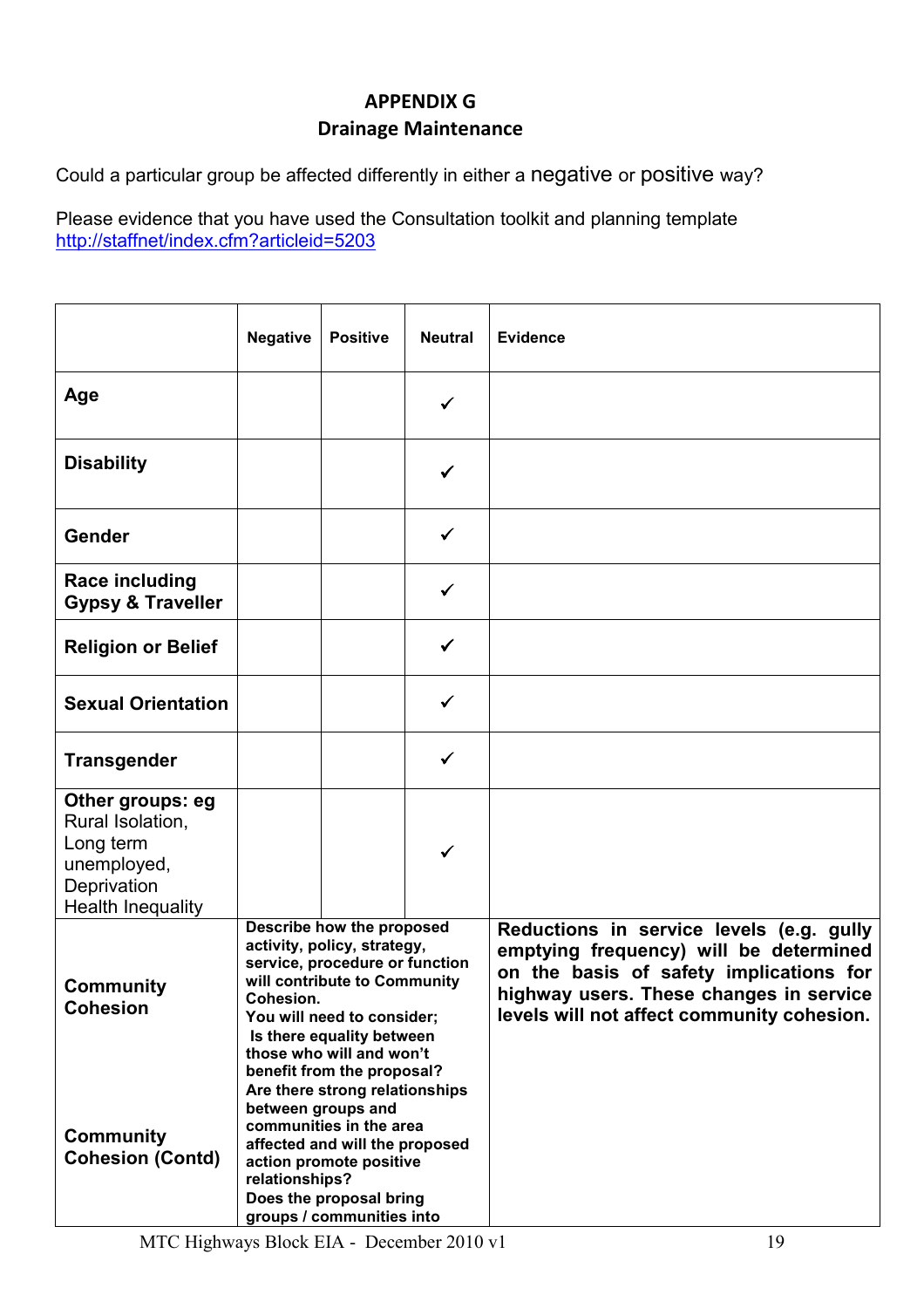| increased contact with each<br>other |  |
|--------------------------------------|--|
|--------------------------------------|--|

| Action(s): | How will this action be<br><b>Monitored/Evaluated</b> | When will policy /<br>service / strategy /<br>procedure / function<br>be reviewed? | <b>Carried to</b><br>Level 2?<br>Leave<br>blank | <b>Carried to</b><br>Level 3?<br>Leave<br>blank |
|------------|-------------------------------------------------------|------------------------------------------------------------------------------------|-------------------------------------------------|-------------------------------------------------|
|            |                                                       |                                                                                    | N/A                                             | N/A                                             |
|            |                                                       |                                                                                    | N/A                                             | N/A                                             |
|            |                                                       |                                                                                    | N/A                                             | N/A                                             |
|            |                                                       |                                                                                    | N/A                                             | N/A                                             |
|            |                                                       |                                                                                    | N/A                                             | N/A                                             |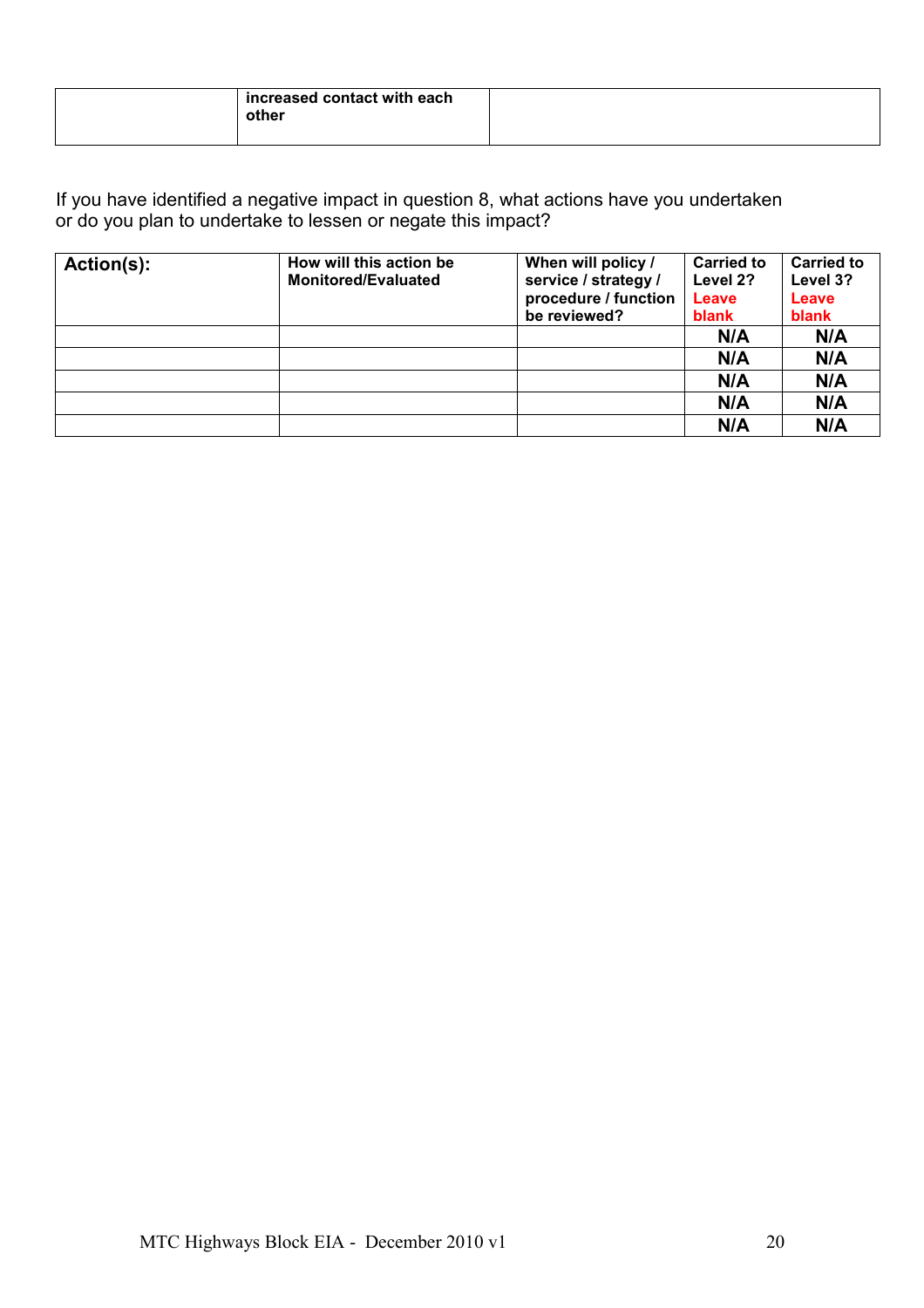## APPENDIX H Winter Maintenance

Could a particular group be affected differently in either a negative or positive way?

|                                                                                                             | <b>Negative</b>                                                                                                                                                                                                                                      | <b>Positive</b> | <b>Neutral</b> | <b>Evidence</b>                                                                                                                                                                                                                                                                                                    |
|-------------------------------------------------------------------------------------------------------------|------------------------------------------------------------------------------------------------------------------------------------------------------------------------------------------------------------------------------------------------------|-----------------|----------------|--------------------------------------------------------------------------------------------------------------------------------------------------------------------------------------------------------------------------------------------------------------------------------------------------------------------|
| Age                                                                                                         |                                                                                                                                                                                                                                                      |                 | ✓              |                                                                                                                                                                                                                                                                                                                    |
| <b>Disability</b>                                                                                           |                                                                                                                                                                                                                                                      |                 | ✓              |                                                                                                                                                                                                                                                                                                                    |
| Gender                                                                                                      |                                                                                                                                                                                                                                                      |                 | ✓              |                                                                                                                                                                                                                                                                                                                    |
| <b>Race including</b><br><b>Gypsy &amp; Traveller</b>                                                       |                                                                                                                                                                                                                                                      |                 | ✓              |                                                                                                                                                                                                                                                                                                                    |
| <b>Religion or Belief</b>                                                                                   |                                                                                                                                                                                                                                                      |                 | $\checkmark$   |                                                                                                                                                                                                                                                                                                                    |
| <b>Sexual Orientation</b>                                                                                   |                                                                                                                                                                                                                                                      |                 | ✓              |                                                                                                                                                                                                                                                                                                                    |
| <b>Transgender</b>                                                                                          |                                                                                                                                                                                                                                                      |                 | ✓              |                                                                                                                                                                                                                                                                                                                    |
| Other groups: eg<br>Rural Isolation,<br>Long term<br>unemployed,<br>Deprivation<br><b>Health Inequality</b> |                                                                                                                                                                                                                                                      |                 | ✓              |                                                                                                                                                                                                                                                                                                                    |
| <b>Community</b><br><b>Cohesion</b>                                                                         | Describe how the proposed<br>activity, policy, strategy,<br>service, procedure or function<br>will contribute to Community<br>Cohesion.<br>You will need to consider;<br>Is there equality between<br>those who will and won't                       |                 |                | <b>Community</b><br>Self<br>Help,<br><b>Parish</b><br><b>Snow</b><br>Wardens<br><b>Parish</b><br>and<br><b>Snow</b><br><b>Plough</b><br>Operators will continue to serve the local<br>needs of the community.<br>More local<br>control will provide residents to decide on<br>the priorities within the community. |
| <b>Community</b><br><b>Cohesion (Contd)</b>                                                                 | benefit from the proposal?<br>Are there strong relationships<br>between groups and<br>communities in the area<br>affected and will the proposed<br>action promote positive<br>relationships?<br>Does the proposal bring<br>groups / communities into |                 |                |                                                                                                                                                                                                                                                                                                                    |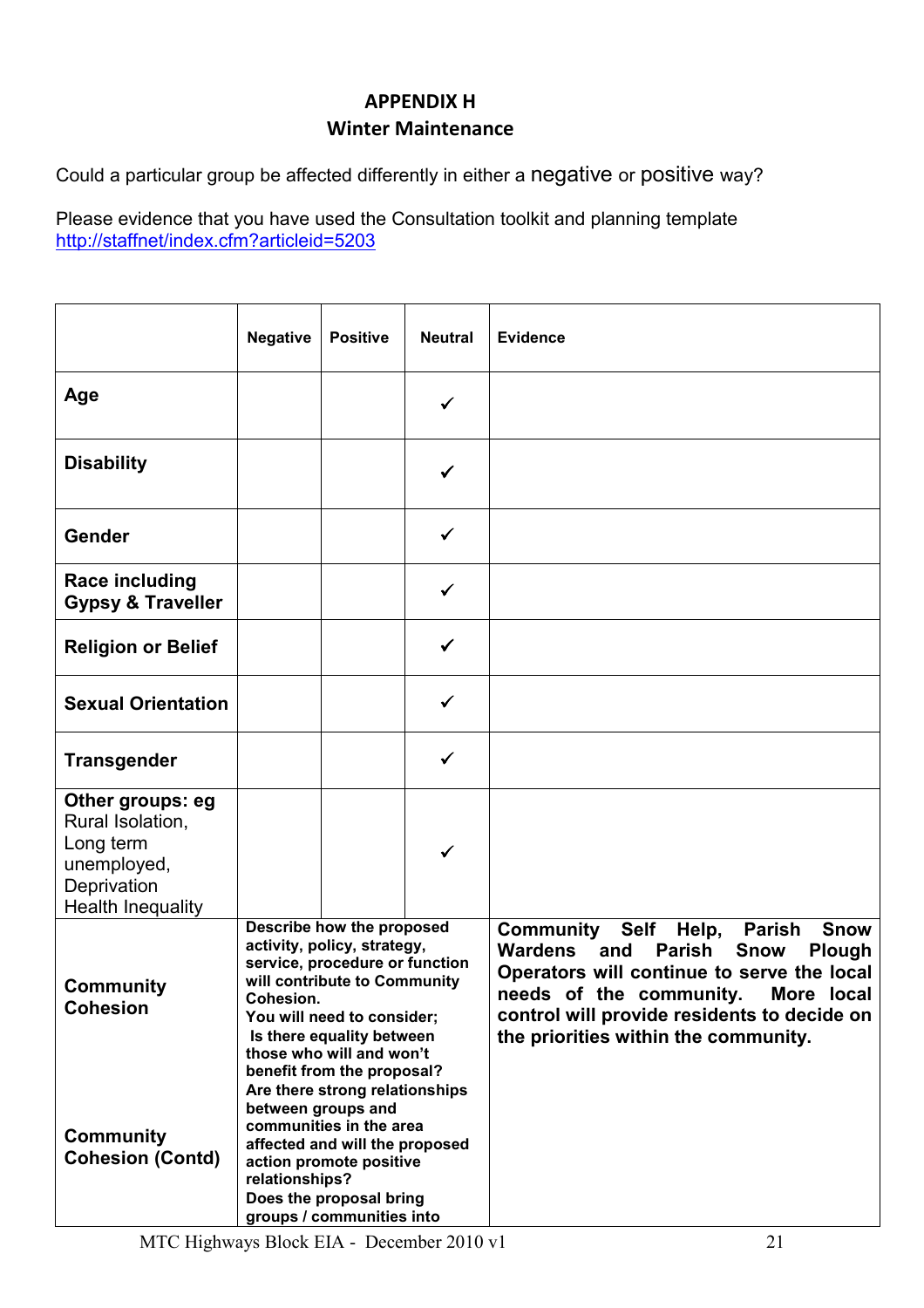| increased contact with each<br>other |  |
|--------------------------------------|--|
|--------------------------------------|--|

| Action(s): | How will this action be<br><b>Monitored/Evaluated</b> | When will policy /                           | <b>Carried to</b> | <b>Carried to</b> |
|------------|-------------------------------------------------------|----------------------------------------------|-------------------|-------------------|
|            |                                                       | service / strategy /<br>procedure / function | Level 2?<br>Leave | Level 3?<br>Leave |
|            |                                                       | be reviewed?                                 | blank             | blank             |
|            |                                                       |                                              | Y/N               | Y/N               |
|            |                                                       |                                              | Y/N               | Y/N               |
|            |                                                       |                                              | Y/N               | Y/N               |
|            |                                                       |                                              | Y/N               | Y/N               |
|            |                                                       |                                              | Y/N               | Y/N               |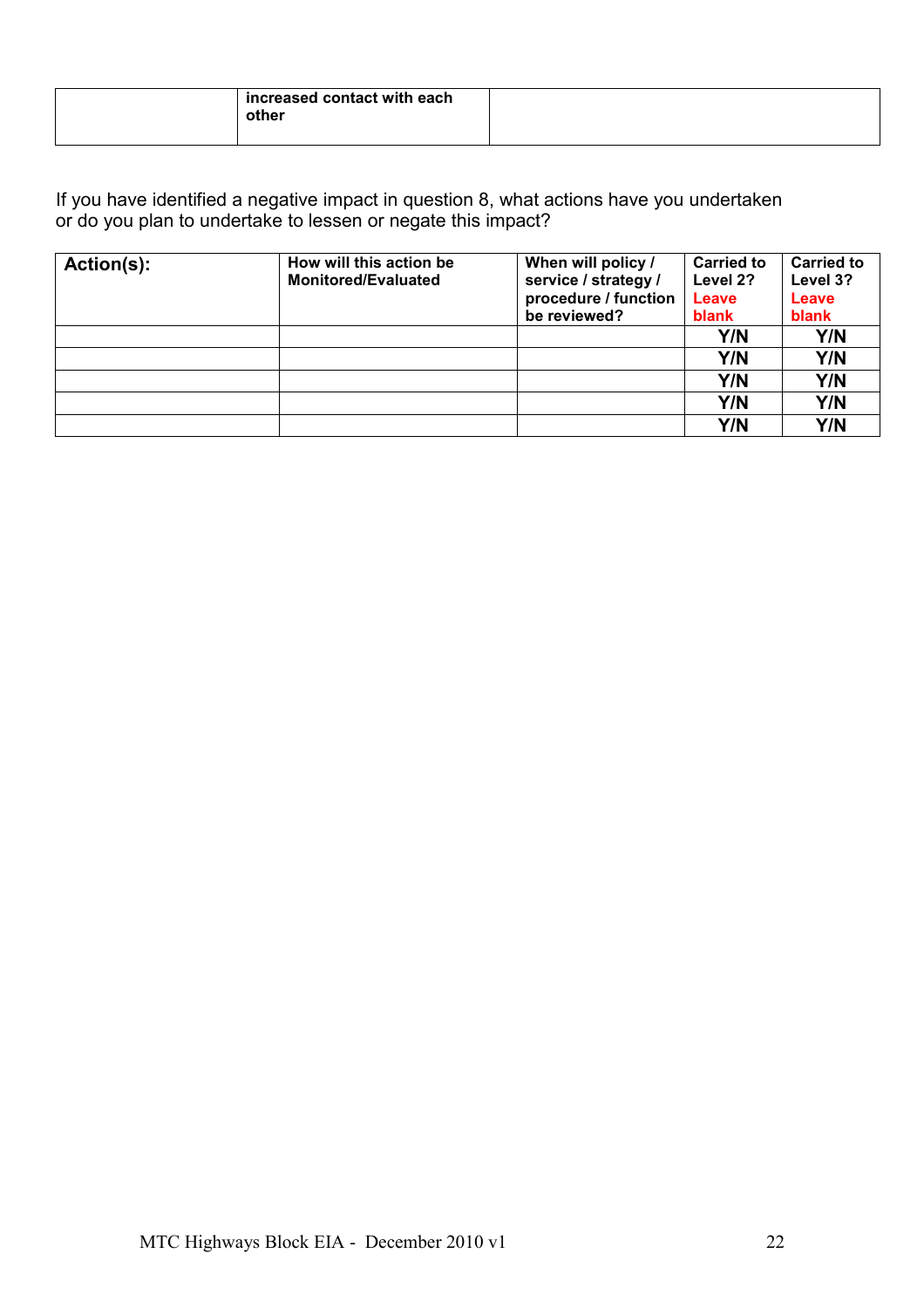## Appendix J Road Safety

Could a particular group be affected differently in either a negative or positive way?

|                                                                                                      | <b>Negative</b>                                                                                                                                                                                                                                                                                                                                                                                              | <b>Positive</b> | <b>Neutral</b> | <b>Evidence</b>                                                                                                                                                                                                                                                                                                                        |
|------------------------------------------------------------------------------------------------------|--------------------------------------------------------------------------------------------------------------------------------------------------------------------------------------------------------------------------------------------------------------------------------------------------------------------------------------------------------------------------------------------------------------|-----------------|----------------|----------------------------------------------------------------------------------------------------------------------------------------------------------------------------------------------------------------------------------------------------------------------------------------------------------------------------------------|
| Age                                                                                                  |                                                                                                                                                                                                                                                                                                                                                                                                              |                 | X              |                                                                                                                                                                                                                                                                                                                                        |
| <b>Disability</b>                                                                                    |                                                                                                                                                                                                                                                                                                                                                                                                              |                 | X              |                                                                                                                                                                                                                                                                                                                                        |
| Gender                                                                                               |                                                                                                                                                                                                                                                                                                                                                                                                              |                 | X              |                                                                                                                                                                                                                                                                                                                                        |
| <b>Race including</b><br><b>Gypsy &amp; Traveller</b>                                                |                                                                                                                                                                                                                                                                                                                                                                                                              |                 | X              |                                                                                                                                                                                                                                                                                                                                        |
| <b>Religion or Belief</b>                                                                            |                                                                                                                                                                                                                                                                                                                                                                                                              |                 | X              |                                                                                                                                                                                                                                                                                                                                        |
| <b>Sexual Orientation</b>                                                                            |                                                                                                                                                                                                                                                                                                                                                                                                              |                 | X              |                                                                                                                                                                                                                                                                                                                                        |
| <b>Transgender</b>                                                                                   |                                                                                                                                                                                                                                                                                                                                                                                                              |                 | X              |                                                                                                                                                                                                                                                                                                                                        |
| Other groups: eg<br>Rural Isolation,<br>Long term<br>unemployed,<br>Deprivation<br>Health Inequality |                                                                                                                                                                                                                                                                                                                                                                                                              |                 | X              |                                                                                                                                                                                                                                                                                                                                        |
| <b>Community</b><br><b>Cohesion</b><br><b>Community</b><br><b>Cohesion (Contd)</b>                   | Describe how the proposed<br>activity, policy, strategy,<br>service, procedure or function<br>will contribute to Community<br>Cohesion.<br>You will need to consider;<br>Is there equality between<br>those who will and won't<br>benefit from the proposal?<br>Are there strong relationships<br>between groups and<br>communities in the area<br>affected and will the proposed<br>action promote positive |                 |                | This model of service delivery will contribute<br>community<br>cohesion<br>promoting<br>to<br>by<br>community<br>action<br>Road<br>Safety.<br>on<br>Demonstrating that communities can affect<br>Road Safety will empower the community<br>bring members of the community<br>and<br>together to work on positive action for<br>change. |